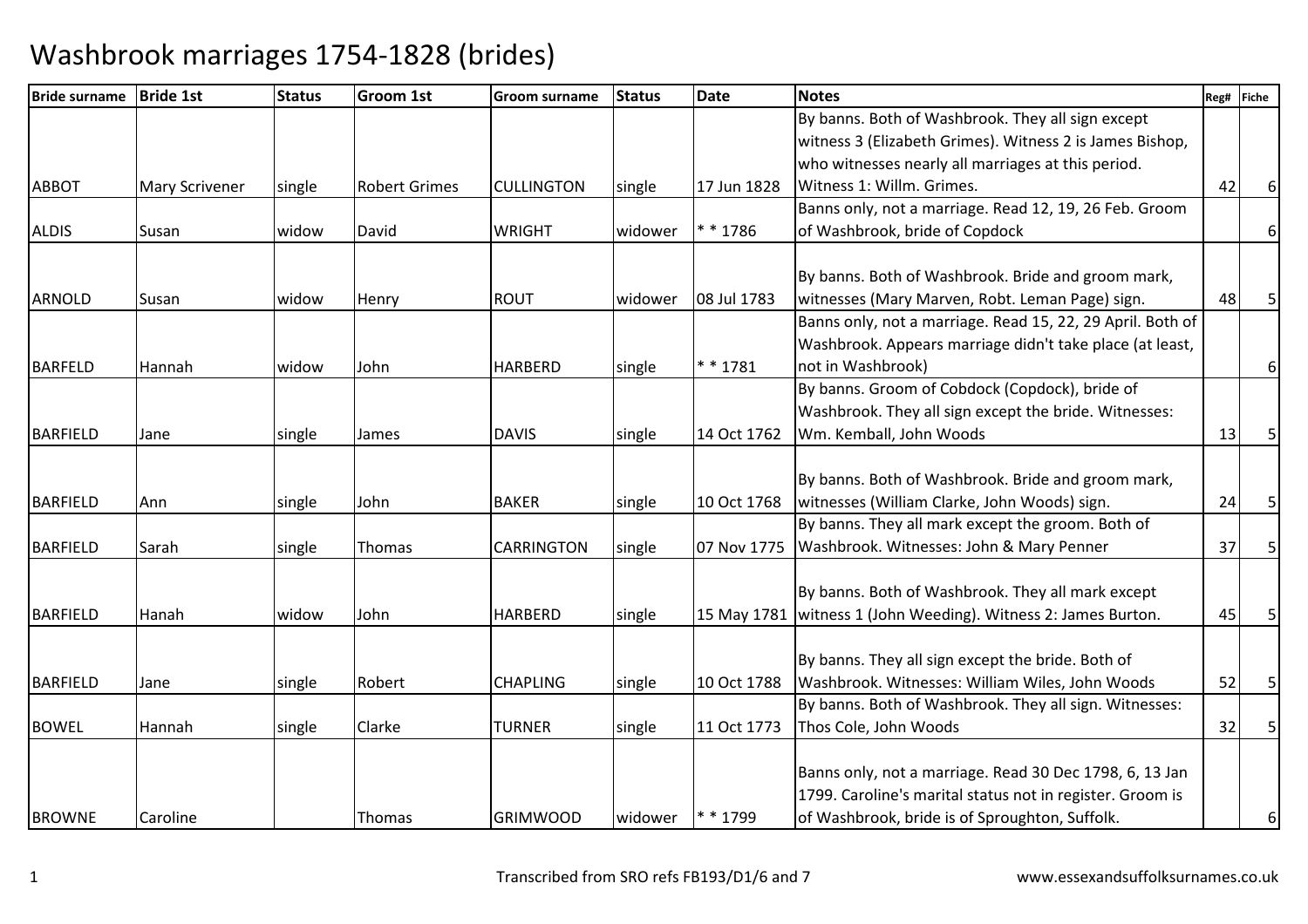| <b>Bride surname</b> | <b>Bride 1st</b> | <b>Status</b> | <b>Groom 1st</b>      | <b>Groom surname</b> | <b>Status</b> | <b>Date</b> | <b>Notes</b>                                                     | Reg# | Fiche          |
|----------------------|------------------|---------------|-----------------------|----------------------|---------------|-------------|------------------------------------------------------------------|------|----------------|
|                      |                  |               |                       |                      |               |             |                                                                  |      |                |
|                      |                  |               |                       |                      |               |             | Banns only, not a marriage. Read 8, 15, 22 July 1770.            |      |                |
| <b>CARNEL</b>        | Grace            | spinster      | Daniel                | <b>GENTRY</b>        | single        | $* * 1770$  | Groom of Washbrook, bride of Mistley, Essex.                     |      | $6 \mid$       |
|                      |                  |               |                       |                      |               |             | Banns only, not a marriage. Read 16, 23, 30 Sep. Groom           |      |                |
| <b>CARVER</b>        | Hannah           | single        | George                | <b>HEARSUM</b>       | bachelor      | $* * 1759$  | of Washbrook, bride of Chattisham.                               | 9    | 6              |
|                      |                  |               |                       |                      |               |             | Banns only, not a marriage. Read 4, 11, 18 Nov. Groom of         |      |                |
| <b>CHAPLIN</b>       | Sarah            | single        | William               | <b>DAY</b>           | single        | * * 1759    | Washbrook, bride of Little Wenham.                               | 10   | $6 \mid$       |
|                      |                  |               |                       |                      |               |             | Banns only, not a marriage. Read 7 Oct. Groom of                 |      |                |
| <b>CHEESE</b>        | Elizabeth        | single        | Daniel                | <b>LEGGETT</b>       | single        | $* * 1764$  | Washbrook, bride of Borham.                                      |      | 6 <sup>1</sup> |
|                      |                  |               |                       |                      |               |             | By banns. Both of Washbrook. They all sign except the            |      |                |
| <b>CHEPLIN</b>       | Sarah            | spinster      | Robert                | <b>COLE</b>          | single        | 09 Dec 1806 | bride. Witnesses: John Cole, Samuel Johnson                      | 95   | 6              |
|                      |                  |               |                       |                      |               |             |                                                                  |      |                |
|                      |                  |               |                       |                      |               |             | By banns. Groom of Hintlesham, bride of Washbrook.               |      |                |
|                      |                  |               |                       |                      |               |             | Bride and witness 3 (James Bishop) sign, others mark.            |      |                |
| <b>CHISNELL</b>      | Elizabeth        | spinster      | Levi                  | <b>RUMSEY</b>        | bachelor      | 13 Oct 1812 | Witnesses 1 & 2: George and Charlotte Chisnell.                  | 104  | 6              |
|                      |                  |               |                       |                      |               |             | Banns only, not a marriage. Read 19, 26 Nov, 2 Dec.              |      |                |
| <b>CHISNELL</b>      | Judith           | single        | William               | <b>DARDRY</b>        | single        | $* * 1787$  | Groom of Washbrook, bride of Raydon                              |      | 6              |
|                      |                  |               |                       |                      |               |             |                                                                  |      |                |
|                      |                  |               |                       |                      |               |             | By banns. Groom of Chattisham, bride of Washbrook.               |      |                |
|                      |                  |               |                       |                      |               |             | Groom & witness 1 (William Sherman) mark, others sign.           |      |                |
| <b>CHISNELL</b>      | Sarah            | single        | Robert                | <b>CURTIS</b>        | widower       | 07 May 1821 | Witness 2: Charlotte Curtis                                      | 17   | 6              |
|                      |                  |               |                       |                      |               |             | By banns. Groom of Flowton, Suffolk. Bride of                    |      |                |
|                      |                  |               |                       |                      |               |             | Washbrook. Witness 1 is Isaac Chisnell senr. They all            |      |                |
|                      |                  |               |                       |                      |               |             | mark except witness 3 (James Bishop). Witness 2: Sarah           |      |                |
| <b>CHISNELL</b>      | Harriot          | single        | Samuel                | <b>MURRELL</b>       | single        | 17 Dec 1822 | Chisnell.                                                        | 22   | $6 \mid$       |
|                      |                  |               |                       |                      |               |             | Banns only, not a marriage. Read 26 Sep, 3, 10 Oct.              |      |                |
| <b>CHISNELL</b>      | Susan            | spinster      | Robert                | <b>CUTTING</b>       | widower       | $* * 1819$  | Groom of Washbrook, bride of Higham.                             | 114  | 6 <sup>1</sup> |
|                      |                  |               |                       |                      |               |             | By banns. Bride & witness 1 mark, others sign. Witness 3         |      |                |
| <b>CLARK</b>         | Maria            | single        | <b>Richard Jasson</b> | <b>NEDBY</b>         | single        | 14 Mar 1822 | is James Bishop.                                                 | 18   | $6 \mid$       |
|                      |                  |               |                       |                      |               |             | By banns. Both of Washbrook. They all sign except                |      |                |
| <b>COLE</b>          | Mary             | single        | William               | <b>BIRD</b>          | single        |             | 27 Nov 1792   witness 1 (Robert Cole). Witness 2: Elizabeth Cole | 58   | 6              |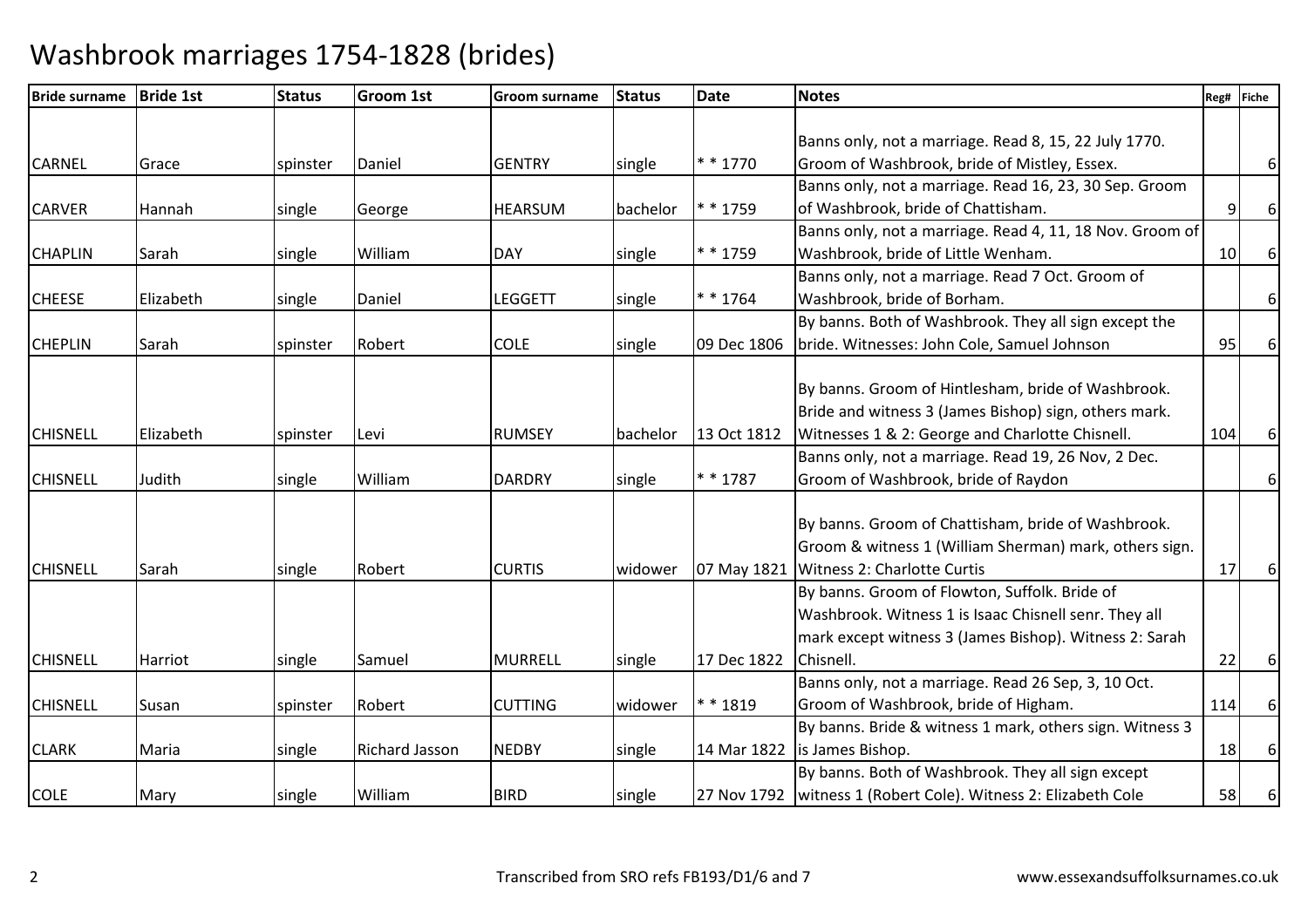| <b>Bride surname</b> | <b>Bride 1st</b> | <b>Status</b> | Groom 1st | <b>Groom surname</b> | <b>Status</b> | Date        | <b>Notes</b>                                             | Reg# | Fiche            |
|----------------------|------------------|---------------|-----------|----------------------|---------------|-------------|----------------------------------------------------------|------|------------------|
|                      |                  |               |           |                      |               |             | By licence. Groom is of Wherstead, bride is of           |      |                  |
|                      |                  |               |           |                      |               |             | Washbrook. They all sign. Witnesses: Sam. & Robert Cole, |      |                  |
| <b>COLE</b>          | Sarah            | single        | Samuel    | <b>JOHNSON</b>       | widower       | 09 Feb 1802 | Mary Bert?                                               | 82   | $6 \mid$         |
|                      |                  |               |           |                      |               |             |                                                          |      |                  |
|                      |                  |               |           |                      |               |             | By banns. Both of Washbrook. They all mark except        |      |                  |
| <b>COOK</b>          | Rebeckah         | widow         | William   | <b>SELEY</b>         | bachelor      | 04 Aug 1755 | witness 2 (Edm. Bond). Witness 1: John Bird              |      | 5                |
|                      |                  |               |           |                      |               |             | By banns. They all sign. Groom of Burstall, bride of     |      |                  |
| <b>COOPER</b>        | Elizabeth        | single        | Edward    | <b>RUSH</b>          | single        | 09 Jun 1776 | Washbrook. Witnesses: John Cooper, John Woods            | 38   | 5                |
|                      |                  |               |           |                      |               |             | By banns. Groom of Copdock, bride of Washbrook. They     |      |                  |
|                      |                  |               |           |                      |               |             | all sign except witness 2 (Mary Balls) and witness 3     |      |                  |
| <b>COSINS</b>        | Sarah            | single        | John      | <b>COOPER</b>        | single        | 12 Jul 1793 | (Thomas Cooper). Witness 1: Jno. Balls.                  | 61   | 6                |
|                      |                  |               |           |                      |               |             |                                                          |      |                  |
|                      |                  |               |           |                      |               |             | By licence. Groom of Hintlesham, bride of Washbrook.     |      |                  |
|                      |                  |               |           |                      |               |             | They all sign. The groom is Daniel Gentry junior.        |      |                  |
|                      |                  |               |           |                      |               |             | Witnesses 1: Herbert Cotton junr, Frances Maria Gentry,  |      |                  |
| <b>COTTON</b>        | Elizabeth        | spinster      | Daniel    | <b>GENTRY</b>        | bachelor      | 16 Oct 1827 | Sarah Ann Syer, James Bishop                             | 40   | 6                |
|                      |                  |               |           |                      |               |             | By banns. Both of Washbrook. Bride and groom mark,       |      |                  |
| <b>CRISP</b>         | Ann              | widow         | John      | <b>SPARKE</b>        | widower       | 18 Dec 1803 | witnesses (Jon. Bird, Robt Balls) sign.                  | 89   | $6 \overline{6}$ |
|                      |                  |               |           |                      |               |             | By banns. Groom of Sutton, Suffolk. Bride of Washbrook.  |      |                  |
|                      |                  |               |           |                      |               |             | Bride and groom mark, witnesses (Thomas Cullinton,       |      |                  |
| <b>CULLINGTON</b>    | Sarah            | single        | Robert    | <b>PRECIOUS</b>      | single        | 05 Oct 1761 | John Woods) sign.                                        | 11   | 5                |
|                      |                  |               |           |                      |               |             |                                                          |      |                  |
|                      |                  |               |           |                      |               |             | By banns. They all sign except the groom. Both of        |      |                  |
| <b>CULLINGTON</b>    | Elizabeth        | single        | George    | <b>CHISNELL</b>      | single        | 05 Jan 1790 | Washbrook. Witnesses: Robert & Elizabeth Cullinton.      | 53   | 5                |
|                      |                  |               |           |                      |               |             |                                                          |      |                  |
|                      |                  |               |           |                      |               |             | By banns. Both of Washbrook. Bride and groom sign,       |      |                  |
| <b>CULLINGTON</b>    | Elizabeth        | single        | James     | <b>BISHUP</b>        | single        | 10 Sep 1793 | witnesses (Robert and Sarah Cullington) sign.            | 64   | 6                |
|                      |                  |               |           |                      |               |             |                                                          |      |                  |
|                      |                  |               |           |                      |               |             | By banns. Both of Washbrook. They all sign except        |      |                  |
| <b>CULLINGTON</b>    | Elizabeth        | single        | William   | <b>GRIMES</b>        | single        | 12 Mar 1800 | witness 1 (George Chisnell). Witness 2: Sarah Cullington | 78   | $6 \mid$         |
|                      |                  |               |           |                      |               |             | By banns. Both of Washbrook. Bride and groom mark,       |      |                  |
| <b>CULLINGTON</b>    | Lucy             | spinster      | John      | <b>BROOKS</b>        | bachelor      | 11 Oct 1803 | witnesses (Sarah Hebart?, Robt Balls) sign.              | 86   | 6                |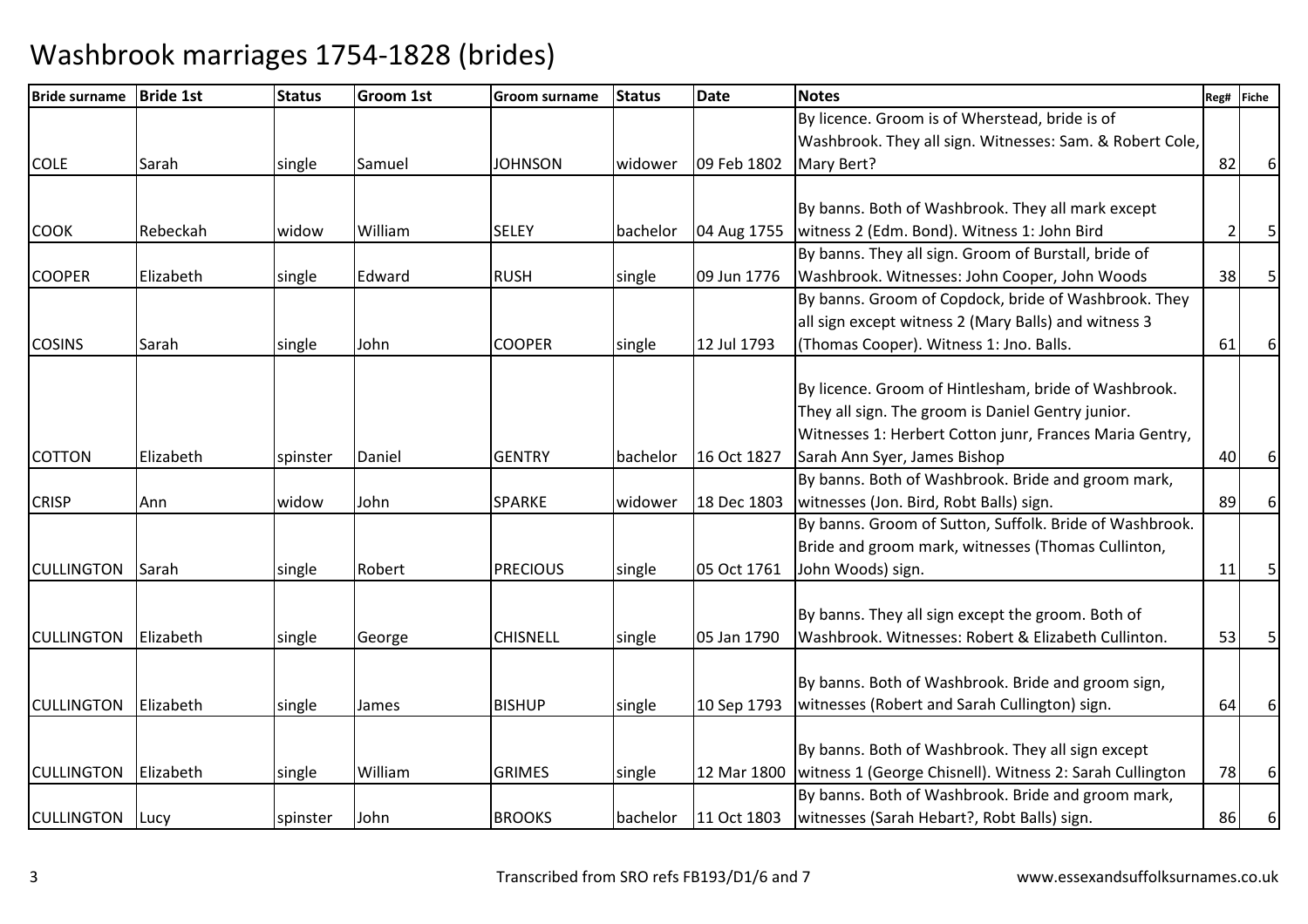| <b>Bride surname</b> | <b>Bride 1st</b> | <b>Status</b> | <b>Groom 1st</b> | <b>Groom surname</b> | <b>Status</b> | <b>Date</b> | <b>Notes</b>                                              | Reg# | Fiche           |
|----------------------|------------------|---------------|------------------|----------------------|---------------|-------------|-----------------------------------------------------------|------|-----------------|
|                      |                  |               |                  |                      |               |             |                                                           |      |                 |
|                      |                  |               |                  |                      |               |             | By banns. Groom of Copdock, bride of Washbrook. They      |      |                 |
| <b>CULLINGTON</b>    | Mary             | single        | George           | <b>SHEPPARD</b>      | single        | 05 Jun 1826 | all sign. Witnesses: James & Mary Garrard, James Bishop   | 34   | 6               |
|                      |                  |               |                  |                      |               |             | By banns. They mark. Both of Washbrook. Witnesses:        |      |                 |
| <b>DALDREY</b>       | Sarah            | single        | James            | <b>TWAITS</b>        | single        | 11 Oct 1792 | William Twaits, Susan Garnham                             | 57   | 6               |
|                      |                  |               |                  |                      |               |             | By banns. Both of Washbrook. They all mark except         |      |                 |
|                      |                  |               |                  |                      |               |             | witness 1 (Wm. Allsop) and witness 3 (James Bishop).      |      |                 |
| <b>DALE</b>          | Mary Ann         | single        | George           | <b>DARDRY</b>        | single        | 31 Aug 1817 | <b>Witness 2: Mary Dardry</b>                             |      | 6               |
|                      |                  |               |                  |                      |               |             |                                                           |      |                 |
|                      |                  |               |                  |                      |               |             | By banns. Both of Washbrook. Groom & witness 2 (Robt      |      |                 |
| <b>DARDRY</b>        | Susannah         | spinster      | James            | <b>GODDARD</b>       | single        | 04 Oct 1798 | Balls) sign, others mark. Witness 1: Elizabeth Dardry     | 73   | 6               |
|                      |                  |               |                  |                      |               |             | By banns. Both of Washbrook. They all mark except         |      |                 |
|                      |                  |               |                  |                      |               |             | witness 3 (James Bishop). Other witnesses: William        |      |                 |
| <b>DARDRY</b>        | Mary             | single        | Robert           | <b>CRANMER</b>       | single        | 23 Sep 1823 | Dardry, Elizabeth Rushford                                | 27   | 6               |
|                      |                  |               |                  |                      |               |             |                                                           |      |                 |
|                      |                  |               |                  |                      |               |             | By banns. Groom is of St Clement's, Ipswich. Bride is of  |      |                 |
|                      |                  |               |                  |                      |               |             | Washbrook. Groom & witness 1 (James Goddard) sign,        |      |                 |
| <b>DARDY</b>         | Elizabeth        | single        | Henry            | <b>HOWES</b>         | single        | 09 Nov 1801 | others mark. Witness 2 is Sarah Howes.                    | 80   | 6               |
|                      |                  |               |                  |                      |               |             | Banns only, not a marriage. Read 24 Feb, 3 Mar. Groom's   |      |                 |
|                      |                  |               |                  |                      |               |             | abode and bride's marital status not in register. "Forbid |      |                 |
|                      |                  |               |                  |                      |               |             | by the Father of the young man who is under age." Bride   |      |                 |
| <b>DAVIS</b>         | Sarah            |               | James            | <b>JOSSELYN</b>      | single        | * * 1799    | is of Washbrook.                                          |      | 6               |
|                      |                  |               |                  |                      |               |             | By licence. Both of Washbrook. Groom and witness 2        |      |                 |
|                      |                  |               |                  |                      |               |             |                                                           |      |                 |
| <b>DAY</b>           | Ann              | single        | Abraham          | <b>DAY</b>           | single        | 21 Jan 1774 | (John Woods) sign, others mark. Witness 1: Abraham Day    | 35   | $5\phantom{.0}$ |
|                      |                  |               |                  |                      |               |             | By banns. They all sign. Both of Washbrook. Witnesses:    |      |                 |
| <b>DAY</b>           | Sarah            | single        | Robert           | <b>GARNHAM</b>       | single        | 14 Apr 1793 | Michael Harris, Rachel Day                                | 59   | 6               |
|                      |                  |               |                  |                      |               |             | By licence. Both of Washbrook. Bride is a minor. They all |      |                 |
|                      |                  |               |                  |                      |               |             | sign. Witnesses: Susannah Fricker, Hannah Hearsum,        |      |                 |
| <b>DAY</b>           | Rachel Laws      |               | John             | <b>DAY</b>           | single        |             | 29 Mar 1796 James Sexton                                  | 67   | 6               |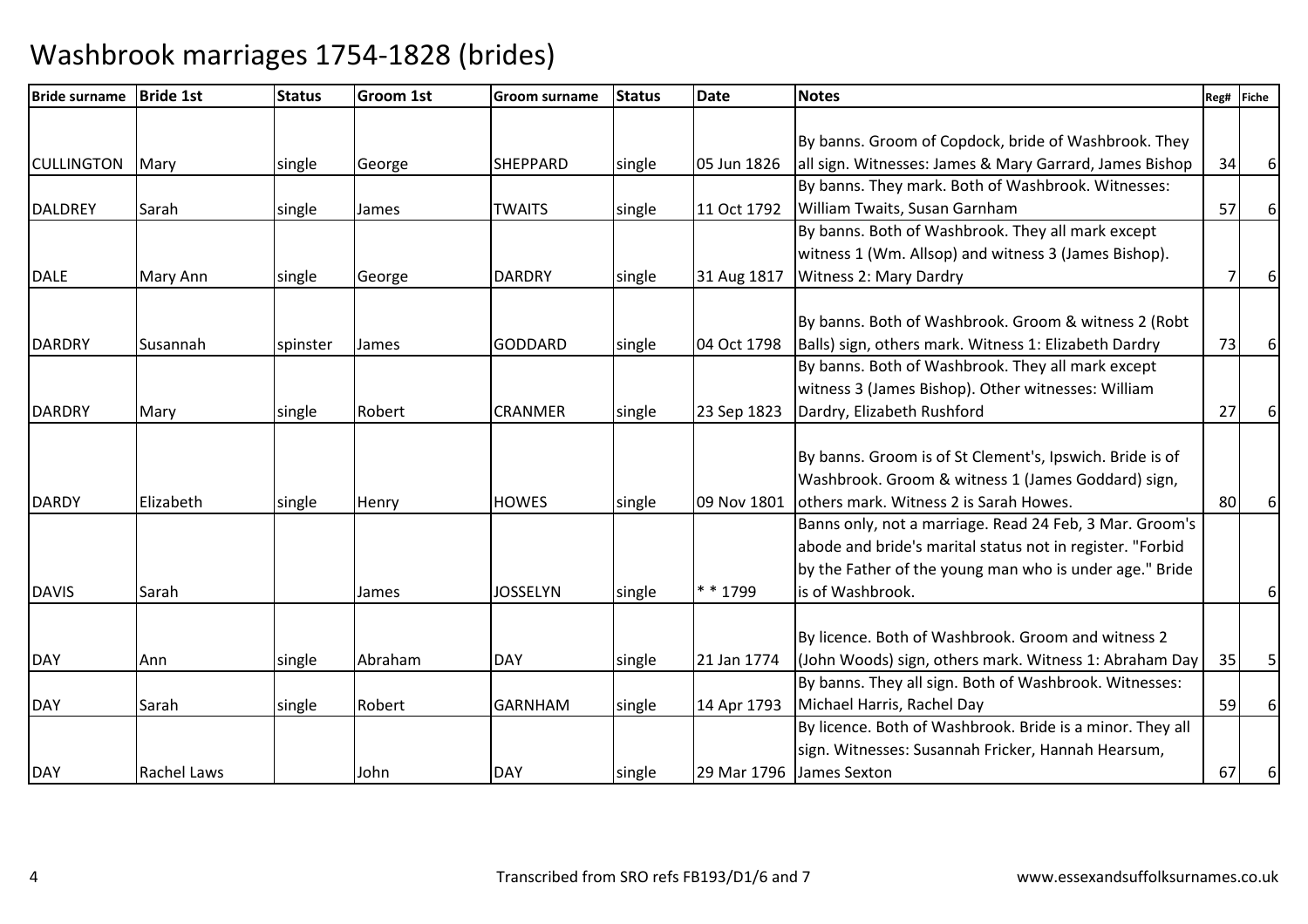| <b>Bride surname</b> | <b>Bride 1st</b> | <b>Status</b> | Groom 1st | <b>Groom surname</b> | <b>Status</b> | <b>Date</b> | <b>Notes</b>                                               |     | Reg# Fiche |
|----------------------|------------------|---------------|-----------|----------------------|---------------|-------------|------------------------------------------------------------|-----|------------|
|                      |                  |               |           |                      |               |             | By banns. Groom of Chattisham, bride of                    |     |            |
|                      |                  |               |           |                      |               |             | Washbrook. They all sign except the groom and witness 1    |     |            |
|                      |                  |               |           |                      |               |             | (Abraham Day). Other witnesses: Ann Harris, Ann            |     |            |
| <b>DAY</b>           | Ann              | single        | Samuel    | <b>COPPING</b>       | single        | 06 Nov 1814 | Hearsum, James Bishop                                      |     | 6          |
|                      |                  |               |           |                      |               |             | By banns. Both of Washbrook. They all sign except the      |     |            |
|                      |                  |               |           |                      |               |             | groom. Witnesses: Mary Ann & Hannah Norfolk, John          |     |            |
| <b>DAY</b>           | Rachel Laws      | single        | George    | <b>CHISNELL</b>      | single        | 14 Oct 1817 | Day, James Bishop                                          | 9   | 6          |
|                      |                  |               |           |                      |               |             | By banns. They all sign except the bride. Groom is of      |     |            |
|                      |                  |               |           |                      |               |             | Dedham, Essex, bride of Washbrook. Witnesses: B            |     |            |
| <b>DAYE</b>          | Mary             | spinster      | John      | <b>BUSH</b>          | single        | 21 Aug 1763 | Woollward, James Bush                                      | 14  | 5          |
|                      |                  |               |           |                      |               |             |                                                            |     |            |
|                      |                  |               |           |                      |               |             | By banns. Both of Washbrook. They all sign except the      |     |            |
| <b>DORLING</b>       | Mary             | spinster      | John      | <b>CRISP</b>         | bachelor      | 19 Aug 1822 | bride. Witnesses: Thos Meadows, James Bishop               | 19  | 6          |
|                      |                  |               |           |                      |               |             | By banns. They all mark. Groom is of Hintlesham, Suffolk.  |     |            |
|                      |                  |               |           |                      |               |             | Bride is of Washbrook. Witnesses: Sarah & Robert           |     |            |
| <b>DOYLING</b>       | Margaret         | single        | Joseph    | <b>MOWER</b>         | single        | 11 Aug 1793 | Doyling.                                                   | 63  | 6          |
|                      |                  |               |           |                      |               |             |                                                            |     |            |
|                      |                  |               |           |                      |               |             | By banns. Both of Washbrook. Groom & witness 1             |     |            |
| <b>DRIVER</b>        | Susan            | spinster      | John      | <b>WITMORE</b>       | single        | 09 Oct 1808 | (James Bishop) sign, others mark. Witness 2: Anne Driver   | 98  | 6          |
|                      |                  |               |           |                      |               |             | By banns. Groom is of Little Wigborrow, Essex              |     |            |
|                      |                  |               |           |                      |               |             | (Wigborough). Bride is of Washbrook. They all sign except  |     |            |
|                      |                  |               |           |                      |               |             | the bride. There's possibly a 3rd witness, but the writing |     |            |
|                      |                  |               |           |                      |               |             | is too faded to read. Witnesses: William Byford, James     |     |            |
| <b>DRIVER</b>        | Ann              | single        | James     | <b>BYFORD</b>        | single        | 03 Apr 1814 | Bishop.                                                    |     | 6          |
|                      |                  |               |           |                      |               |             | By banns. They all sign except the bride. Groom of         |     |            |
|                      |                  |               |           |                      |               |             | Copdock, bride of Washbrook. Witnesses: John Woods,        |     |            |
| <b>EASTY</b>         | Ann              | widow         | John      | <b>MASON</b>         | single        | 14 Jul 1766 | James Turner                                               | 17  | 5          |
|                      |                  |               |           |                      |               |             | Banns only, not a marriage. Read 5, 12, 19 Oct. Groom of   |     |            |
| <b>ELLESDEN</b>      | Elizabeth        | single        | Joseph    | <b>ROUT</b>          | single        | ** 1806     | Washbrook, bride of Little Wenham.                         |     | 6          |
|                      |                  |               |           |                      |               |             | Banns only, not a marriage. Read 7, 14, 21 June. The       |     |            |
|                      |                  |               |           |                      |               |             | groom is William Thurlow junr of Washbrook. Bride is of    |     |            |
| <b>ENGLISH</b>       | Mary Ann         | single        | William   | <b>THURLOW</b>       | single        | * * 1818    | Creeting All Saints.                                       | 111 | 6          |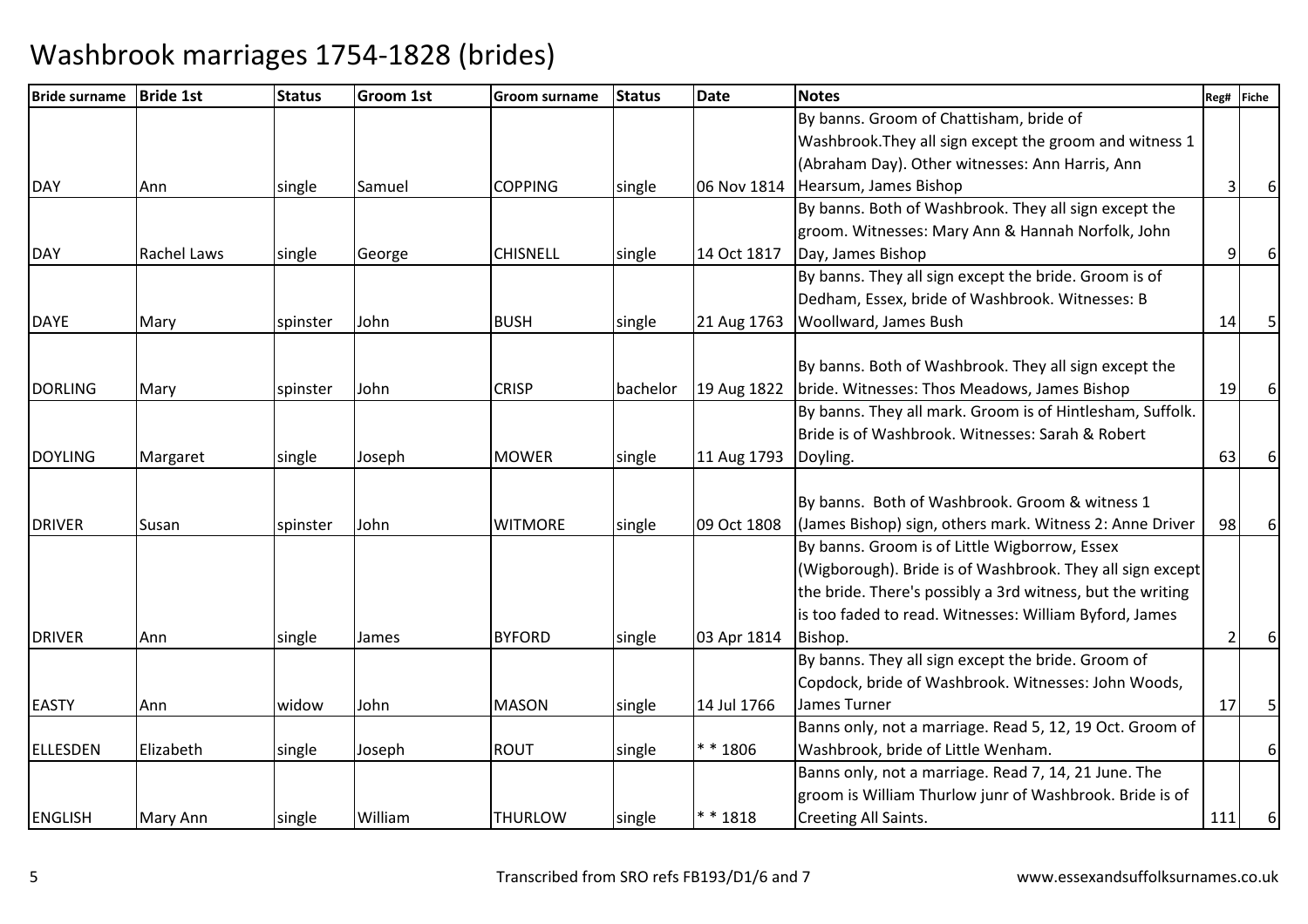| <b>Bride surname</b> | <b>Bride 1st</b> | <b>Status</b> | <b>Groom 1st</b> | <b>Groom surname</b> | <b>Status</b> | <b>Date</b> | <b>Notes</b>                                              | Reg# | Fiche          |
|----------------------|------------------|---------------|------------------|----------------------|---------------|-------------|-----------------------------------------------------------|------|----------------|
|                      |                  |               |                  |                      |               |             | By banns. Groom of Raydon, Suffolk, bride of Washbrook.   |      |                |
|                      |                  |               |                  |                      |               |             | They all mark except witness 2 (Ann Pollen). Witness 1:   |      |                |
| <b>EVENSTONE</b>     | Eliz.            | single        | Thos.            | <b>POLLEN</b>        | bachelor      | 15 Oct 1758 | John Woods                                                | 61   | 5              |
|                      |                  |               |                  |                      |               |             |                                                           |      |                |
|                      |                  |               |                  |                      |               |             | By banns. Both of Washbrook. Bride and groom mark,        |      |                |
|                      |                  |               |                  |                      |               |             | witnesses (Robert? Ravens?, Edm. Bond) sign. Witness 1's  |      |                |
| <b>EVERSTONE</b>     | Mary             | spinster      | Thomas           | <b>OSBORNE</b>       | bachelor      | 06 Nov 1755 | signature is almost impossible to read.                   |      | 5 <sub>1</sub> |
|                      |                  |               |                  |                      |               |             |                                                           |      |                |
|                      |                  |               |                  |                      |               |             | By banns. Both of Washbrook. They all mark except         |      |                |
| <b>FALLOW</b>        | Mary             | single        | William          | <b>BLYTH</b>         | single        | 22 Mar 1810 | witness 1 (James Bishop). Witness 2: Samuel Payne         | 101  | 6              |
|                      |                  |               |                  |                      |               |             | By banns. Both of Washbrook. Bride and groom mark,        |      |                |
| <b>FAYER</b>         | Ann              | single        | William          | <b>BUGG</b>          | single        | 13 Oct 1778 | witnesses (John Woods, John Faiers) sign.                 | 43   | 5              |
|                      |                  |               |                  |                      |               |             | By banns. Both of Washbrook. Groom & witness 1            |      |                |
|                      |                  |               |                  |                      |               |             | (Elizabeth Chisnell) sign, others mark. Witness 2: George |      |                |
| <b>FEARS</b>         | Margaret         | single        | <b>Thomas</b>    | <b>SHORTEN</b>       | single        | 22 Mar 1794 | Chisnell                                                  | 66   | 6              |
|                      |                  |               |                  |                      |               |             |                                                           |      |                |
|                      |                  |               |                  |                      |               |             | By banns. They all sign except the bride. Both of         |      |                |
| <b>FELLGATE</b>      | Sarah            | single        | John             | <b>DAY</b>           | single        | 26 Nov 1764 | Washbrook. Witnesses: William Day, William English.       | 15   | 5              |
|                      |                  |               |                  |                      |               |             | Banns only, not a marriage. Read 17, 24 Apr, 1 May.       |      |                |
| <b>FINCH</b>         | Mary             | single        | John             | <b>CLARK</b>         | single        | $* * 1791$  | Groom of Washbrook, bride of Chattisham                   |      | $6 \mid$       |
|                      |                  |               |                  |                      |               |             |                                                           |      |                |
|                      |                  |               |                  |                      |               |             | By banns. Groom & witness 1 mark, others sign. Both of    |      |                |
| <b>FORD</b>          | Ann              | single        | James            | <b>DARDRAY</b>       | widower       | 02 Nov 1791 | Washbrook. Witnesses: James Twaits, John Woods            |      | $6 \mid$       |
|                      |                  |               |                  |                      |               |             | Banns only, not a marriage. Read 12, 19, 26 Oct. Both of  |      |                |
|                      |                  |               |                  |                      |               |             | Washbrook. Wedding didn't take place (at least, not in    |      |                |
| <b>FORD</b>          | Ann              | single        | James            | <b>DARDRY</b>        | widower       | * * 1794    | Washbrook)                                                |      | 6              |
|                      |                  |               |                  |                      |               |             | Banns only, not a marriage. Read 23, 30 Sep, 7 Oct.       |      |                |
| <b>GARROD</b>        | Sarah            | single        | Gideon           | <b>CLARKE</b>        | single        | $* * 1770$  | Groom of Washbrook, bride of Copdock                      |      | $6 \mid$       |
|                      |                  |               |                  |                      |               |             | By banns. They all sign except the bride. Groom of Great  |      |                |
|                      |                  |               |                  |                      |               |             | Wenham, bride of Washbrook. Witnesses: John & Robt.       |      |                |
| <b>GARROOD</b>       | Elizabeth        | single        | <b>Thomas</b>    | <b>COOPER</b>        | single        | 12 Oct 1779 | Woods                                                     | 44   | 5              |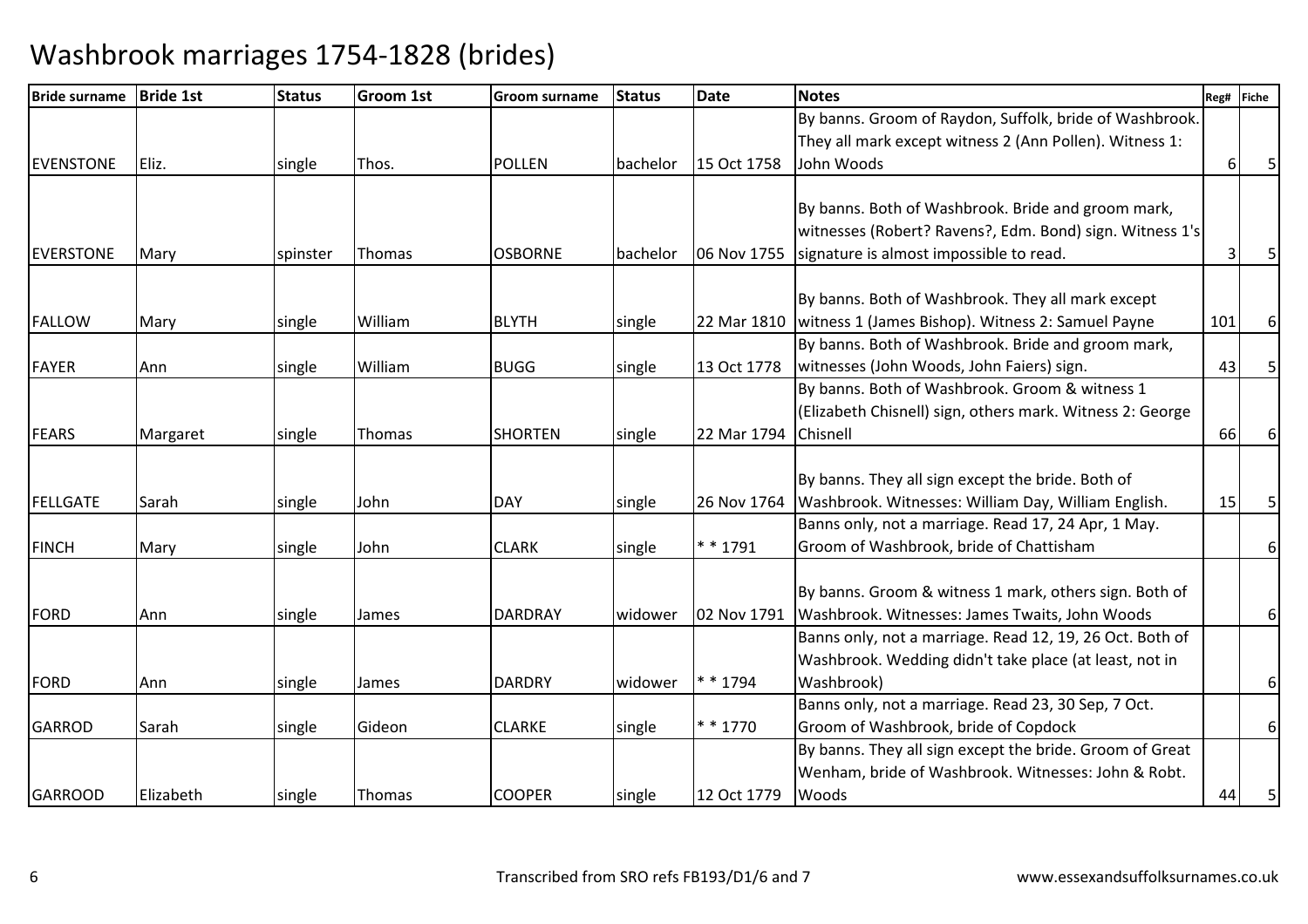| <b>Bride surname</b> | <b>Bride 1st</b> | <b>Status</b> | Groom 1st     | <b>Groom surname</b> | <b>Status</b> | Date        | <b>Notes</b>                                                    |    | Reg# Fiche |
|----------------------|------------------|---------------|---------------|----------------------|---------------|-------------|-----------------------------------------------------------------|----|------------|
|                      |                  |               |               |                      |               |             | Banns only, not a marriage. Read 26 Sep, 3, 10 Oct.             |    |            |
| <b>GARROOD</b>       | Elizabeth        | single        | Thomas        | <b>COOPER</b>        | single        | $* * 1780$  | Groom of Great Wenham, bride of Washbrook.                      |    | $6 \mid$   |
|                      |                  |               |               |                      |               |             | By banns. Both of Washbrook. Bride and groom mark,              |    |            |
| <b>GENTREE</b>       | Sarah            | single        | John          | <b>NOCK</b>          | single        | 10 Oct 1793 | witnesses (John and Deborah Woods) sign.                        | 65 | 6          |
|                      |                  |               |               |                      |               |             |                                                                 |    |            |
|                      |                  |               |               |                      |               |             | By licence. They all sign except the bride. Both of             |    |            |
| <b>GENTRY</b>        | Mary             | single        | Thomas        | <b>COLE</b>          | single        |             | 20 May 1783 Washbrook. Witnesses: Danl. Gentree, Isaac Everett. | 47 | 5          |
|                      |                  |               |               |                      |               |             | Banns only, not a marriage. Read 14, 21, 28 Nov. Groom          |    |            |
| <b>GENTRY</b>        | Mary             | single        | William       | <b>FROWAR</b>        | single        | $* * 1790$  | of Washbrook, bride of Chattisham                               |    | 6          |
|                      |                  |               |               |                      |               |             |                                                                 |    |            |
|                      |                  |               |               |                      |               |             | By licence with consent of parents. Bride is a minor.           |    |            |
|                      |                  |               |               |                      |               |             | Groom of Copdock, bride of Washbrook. They all sign.            |    |            |
| <b>GENTRY</b>        | <b>Hannah</b>    | spinster      | Edward        | <b>FROST</b>         | bachelor      | 11 Oct 1822 | Witnesses: James Bishop, Daniel & Ann Gentry.                   | 20 | 6          |
|                      |                  |               |               |                      |               |             |                                                                 |    |            |
|                      |                  |               |               |                      |               |             | By licence. Groom of Copdock, bride of Washbrook. They          |    |            |
|                      |                  |               |               |                      |               |             | all sign except the bride. Witnesses: John Roberts senr,        |    |            |
| <b>GENTRY</b>        | Elizabeth        | spinster      | William       | <b>ROBERTS</b>       | widower       | 06 Feb 1823 | Mary Jane Chamberlaine, James Bishop.                           | 24 | 6          |
|                      |                  |               |               |                      |               |             | By licence. Groom of Hintlesham, bride of Washbrook.            |    |            |
|                      |                  |               |               |                      |               |             | They all sign. Witnesses: James Gentry, Sophas Norman           |    |            |
| <b>GENTRY</b>        | Ann              | single        | Thomas        | <b>NORMAN</b>        | single        | 04 Jan 1827 | James Bishop.                                                   | 36 | 6          |
|                      |                  |               |               |                      |               |             |                                                                 |    |            |
|                      |                  |               |               |                      |               |             | By banns. Both of Washbrook. They all mark except               |    |            |
| <b>GOOCH</b>         | Mary             | widow         | John          | <b>STOW</b>          | widower       | 04 Aug 1799 | witness 2 (William Wiles). Witness 1: Ann Wiles                 | 77 | 6          |
|                      |                  |               |               |                      |               |             | Banns only, not a marriage. Read 3, 10, 17 March.               |    |            |
|                      |                  |               |               |                      |               |             | Potential groom is of St Matthew's, Ipswich. Potential          |    |            |
| <b>GOODRICH</b>      | Martha           | spinster      | <b>Thomas</b> | <b>MONDAY</b>        | bachelor      | * * 1799    | bride is of Washbrook.                                          |    | 6          |
|                      |                  |               |               |                      |               |             |                                                                 |    |            |
|                      |                  |               |               |                      |               |             | By banns. Both of Washbrook. They all mark except               |    |            |
| <b>GREEN</b>         | Ann              | single        | John          | SHARMAN              | single        | 10 Oct 1773 | witness 2 (John Woods). Witness 1: Henery Jardan.               | 31 | 5          |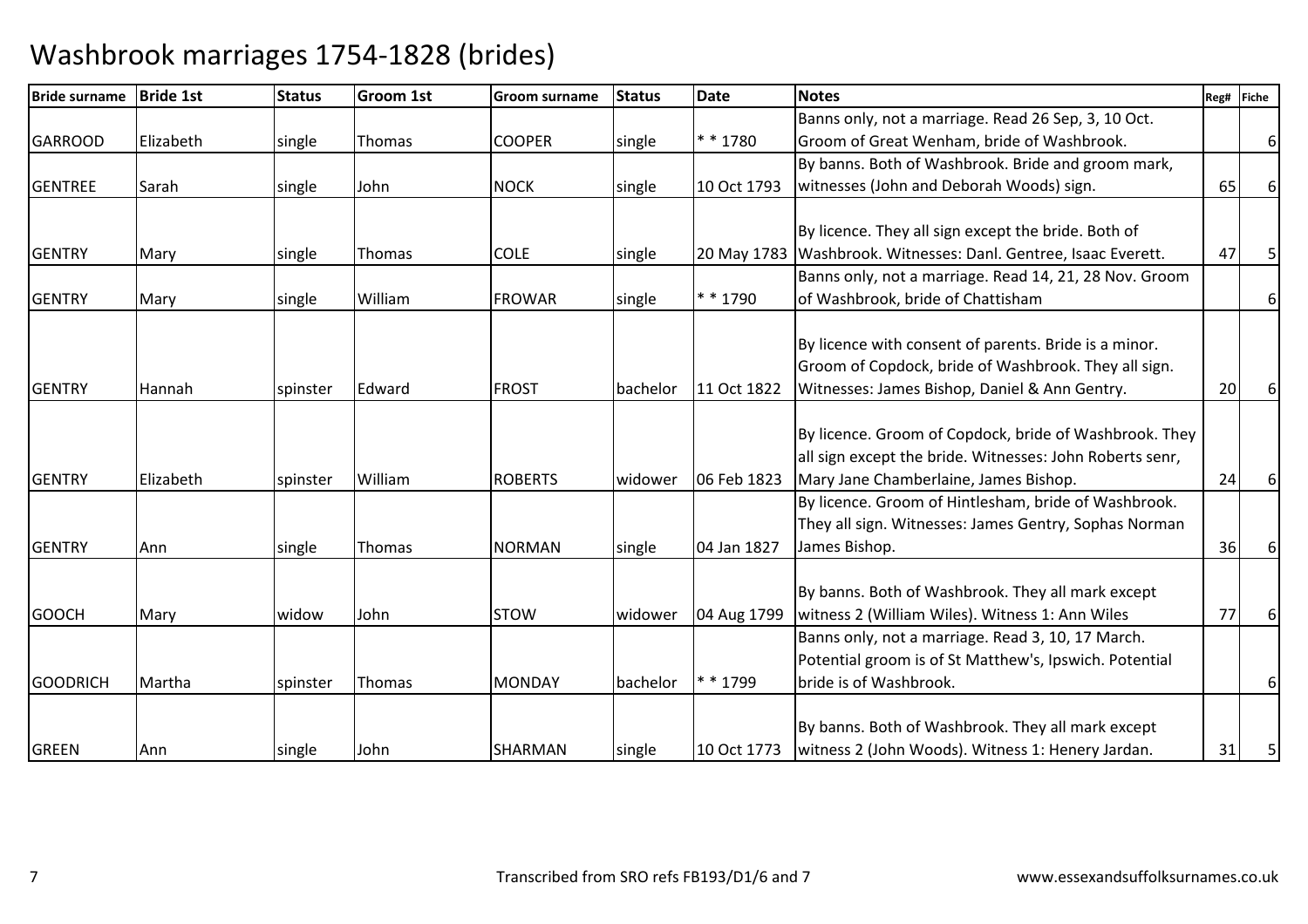| <b>Bride surname</b> | <b>Bride 1st</b> | <b>Status</b> | <b>Groom 1st</b> | <b>Groom surname</b> | <b>Status</b> | <b>Date</b> | <b>Notes</b>                                              |    | Reg# Fiche |
|----------------------|------------------|---------------|------------------|----------------------|---------------|-------------|-----------------------------------------------------------|----|------------|
|                      |                  |               |                  |                      |               |             | By licence. Groom of Stratford, bride of Washbrook. They  |    |            |
|                      |                  |               |                  |                      |               |             | all sign. The signature of "Mary Grimsey" is also on the  |    |            |
|                      |                  |               |                  |                      |               |             | line where the bride signs - a third witness? Witnesses:  |    |            |
| <b>GRIMSEY</b>       | Sarah            | single        | Abraham          | <b>BROWN</b>         | widower       | 14 Oct 1777 | Mary & John Lott.                                         | 41 | 5          |
|                      |                  |               |                  |                      |               |             | By banns. They all mark. Groom is of Wherstead, Suffolk.  |    |            |
|                      |                  |               |                  |                      |               |             | Bride is of Washbrook. Witnesses: Edward Finch, Mary      |    |            |
| <b>GRIMWOOD</b>      | Sarah            | single        | Thomas           | <b>DARLING</b>       | single        | 29 Mar 1799 | Bickmore.                                                 | 76 | 6          |
|                      |                  |               |                  |                      |               |             | By banns. Both of Washbrook. Bride and groom mark,        |    |            |
| <b>GRIMWOOD</b>      | Elizabeth        | spinster      | John             | PETINGEL             | single        | 24 Oct 1808 | witnesses (James & William Bishop) sign.                  | 99 | $6 \mid$   |
|                      |                  |               |                  |                      |               |             |                                                           |    |            |
|                      |                  |               |                  |                      |               |             | By banns. Groom is of Sproughton, Suffolk. Bride is of    |    |            |
|                      |                  |               |                  |                      |               |             | Washbrook. Groom & witness 2 (Benjamin Bishop) sign,      |    |            |
| <b>GRIMWOOD</b>      | Sarah            | single        | James            | <b>JENNINGS</b>      | single        | 15 Jul 1827 | others mark. Witness 1: John Ginnger?                     | 39 | 6          |
|                      |                  |               |                  |                      |               |             |                                                           |    |            |
|                      |                  |               |                  |                      |               |             | By banns. They all sign except the groom. Both of         |    |            |
| <b>HARRIS</b>        | Ann              | single        | Abraham          | <b>DAY</b>           | single        | 04 Jan 1803 | Washbrook. Witnesses: Rachel Laws Day, Robt Balls         | 83 | 6          |
|                      |                  |               |                  |                      |               |             | By banns. They all sign except the bride. Groom is of     |    |            |
|                      |                  |               |                  |                      |               |             | Bently, Essex. Bride is of Washbrook. Witnesses: John     |    |            |
| <b>HERD</b>          | Mary             | single        | William          | <b>GRIMWOOD</b>      | single        | 28 Jun 1768 | Barnard, John Woods.                                      | 23 |            |
|                      |                  |               |                  |                      |               |             |                                                           |    |            |
|                      |                  |               |                  |                      |               |             | By banns. Both of Washbrook. They all sign except         |    |            |
| <b>HESSEY</b>        | Mary             | single        | Thomas           | <b>DAY</b>           | single        | 19 Sep 1815 | witness 2 (Thomas Garwood). Witness 1: Mary Lemon         | 5  | 6          |
|                      |                  |               |                  |                      |               |             |                                                           |    |            |
|                      |                  |               |                  |                      |               |             | By licence. They all sign. Groom of Washbrook, bride of   |    |            |
| <b>HICKS</b>         | Elizabeth        | single        | Marven           | <b>PORTER</b>        | single        | 04 Feb 1802 | Burstall, Suffolk. Witnesses: Philip Hicks, Mary Porter   | 81 | 6          |
|                      |                  |               |                  |                      |               |             | Banns only, not a marriage. Read 16, 23, 30 Sep. Groom    |    |            |
| <b>HINES</b>         | Sarah            | single        | John             | RAINHAM              | single        | * * 1787    | of Washbrook, bride of Bildeston                          |    | 6          |
|                      |                  |               |                  |                      |               |             | By licence. They all sign. Both of Washbrook. Witnesses:  |    |            |
| <b>HOBART</b>        | Elizabeth        | single        | Robert           | <b>CULLINTON</b>     | single        | 05 Dec 1776 | John Mason, Elizabeth Cullinton                           | 39 | 5          |
|                      |                  |               |                  |                      |               |             | By banns. They all sign. Groom is of St Peter's, Ipswich. |    |            |
|                      |                  |               |                  |                      |               |             | Bride is of Washbrook. Witnesses: Robert Cullington,      |    |            |
| <b>HOBART</b>        | Judith           | single        | John             | <b>ROBERTS</b>       | single        | 19 Jan 1790 | George Roberts                                            | 54 | 5          |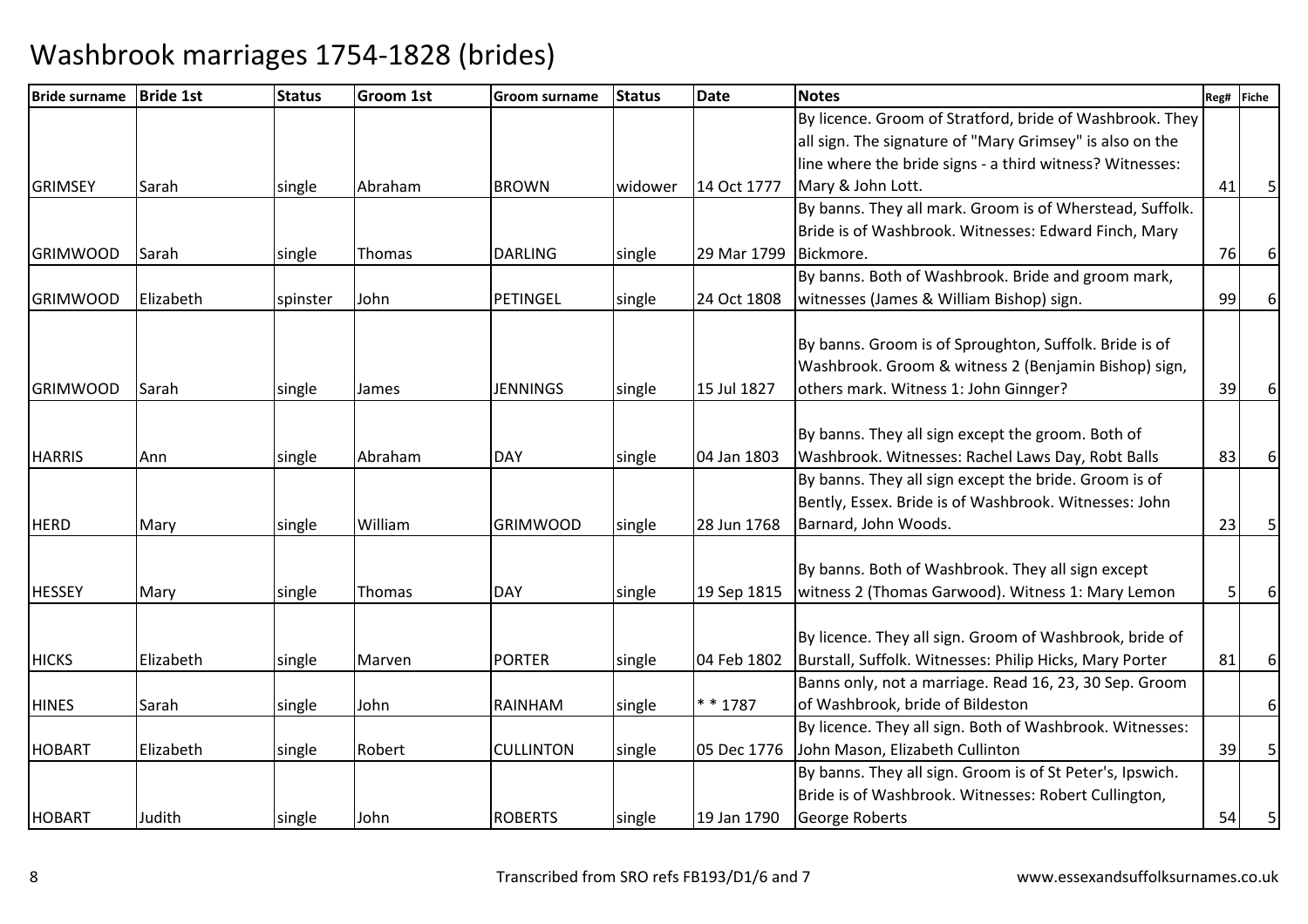| <b>Bride surname</b> | <b>Bride 1st</b> | <b>Status</b> | Groom 1st    | <b>Groom surname</b> | <b>Status</b> | <b>Date</b> | <b>Notes</b>                                                  |    | Reg# Fiche     |
|----------------------|------------------|---------------|--------------|----------------------|---------------|-------------|---------------------------------------------------------------|----|----------------|
|                      |                  |               |              |                      |               |             |                                                               |    |                |
|                      |                  |               |              |                      |               |             | By licence. Both of Washbrook. They all sign. Bride signs     |    |                |
|                      |                  |               |              |                      |               |             | her surname Homes but it is spelt Holmes in the register.     |    |                |
| <b>HOLMES</b>        | Frances          | spinster      | William      | <b>SHARMAN</b>       | bachelor      | 26 Dec 1756 | Witnesses: Thos. Sharman, Edm. Bond.                          |    | 5 <sub>5</sub> |
|                      |                  |               |              |                      |               |             |                                                               |    |                |
|                      |                  |               |              |                      |               |             | By banns. Groom is William Cooper junr of Bentley,            |    |                |
|                      |                  |               |              |                      |               |             | Suffolk. Bride is of Washbrook. Bride and groom sign,         |    |                |
|                      |                  |               |              |                      |               |             | witnesses 1 and 2 mark (Jonathan Cooper, Ann?                 |    |                |
|                      |                  |               |              |                      |               |             | (surname). Witness 3 is James Bishop, who signs and           |    |                |
|                      |                  |               |              |                      |               |             | appears to be the churchwarden or similar as he               |    |                |
| <b>HUTSON</b>        | Mary Ann         | single        | William      | <b>COOPER</b>        | single        | 05 Dec 1819 | witnesses most marriages at the time.                         | 13 | 6              |
|                      |                  |               |              |                      |               |             | By licence. They all sign. Both of Washbrook. Witnesses:      |    |                |
| <b>JARVIS</b>        | Mary             | spinster      | Thomas       | <b>SHARMAN</b>       | bachelor      | 20 Jul 1755 | William Sharman, Edm. Bond                                    |    | 5              |
|                      |                  |               |              |                      |               |             |                                                               |    |                |
|                      |                  |               |              |                      |               |             | By banns. Groom is of Washbrook, bride is of                  |    |                |
|                      |                  |               |              |                      |               |             | Sproughton, Suffolk. Bride and witness 3 (James Bishop)       |    |                |
| <b>JENNINGS</b>      | Charlotte        | single        | Robert       | <b>CRANMER</b>       | single        | 30 Dec 1828 | sign, others mark. Witnesses: John Whaley, Mary Rogers        | 45 | 6              |
|                      |                  |               |              |                      |               |             | By banns. They all sign except the bride. Groom of Bently,    |    |                |
|                      |                  |               |              |                      |               |             | bride of Washbrook. Witnesses: Lionel Jesop, Joseph           |    |                |
| <b>JESSOP</b>        | Mary             | single        | John         | <b>RUMSEY</b>        | single        | 03 Oct 1782 | Gardner.                                                      | 46 | 5              |
|                      |                  |               |              |                      |               |             |                                                               |    |                |
|                      |                  |               |              |                      |               |             | By banns. Groom of Playford, bride of Washbrook. They         |    |                |
|                      |                  |               |              |                      |               |             | all sign. Marital statuses not in register, but appear in the |    |                |
|                      |                  |               |              |                      |               |             | banns register where the groom's abode is Rushmere.           |    |                |
| LAMB                 | Sarah            | single        | John Chisnel | <b>MEADOWS</b>       | single        | 18 Oct 1774 | Witnesses: Martha Lamb, John Edge                             | 36 | 5              |
|                      |                  |               |              |                      |               |             | By banns. Both of Washbrook. They all mark except             |    |                |
|                      |                  |               |              |                      |               |             | witness 2 (Sarah Allen). Other witnesses: Jonathan Allen,     |    |                |
| <b>LAMBERT</b>       | Hannah           | single        | Edward       | <b>ALLEN</b>         | single        | 10 Jan 1815 | James Bishop.                                                 |    | 6              |
|                      |                  |               |              |                      |               |             |                                                               |    |                |
|                      |                  |               |              |                      |               |             | By banns. Groom of Copdock, bride of Washbrook. They          |    |                |
|                      |                  |               |              |                      |               |             | all sign. The groom is James Bishop junr. Witnesses:          |    |                |
| <b>LEMON</b>         | Mary             | single        | James        | <b>BISHOP</b>        | single        | 19 Oct 1824 | James & R C Bishop, Sarah Lemon, Sarah Lott.                  | 31 | 6              |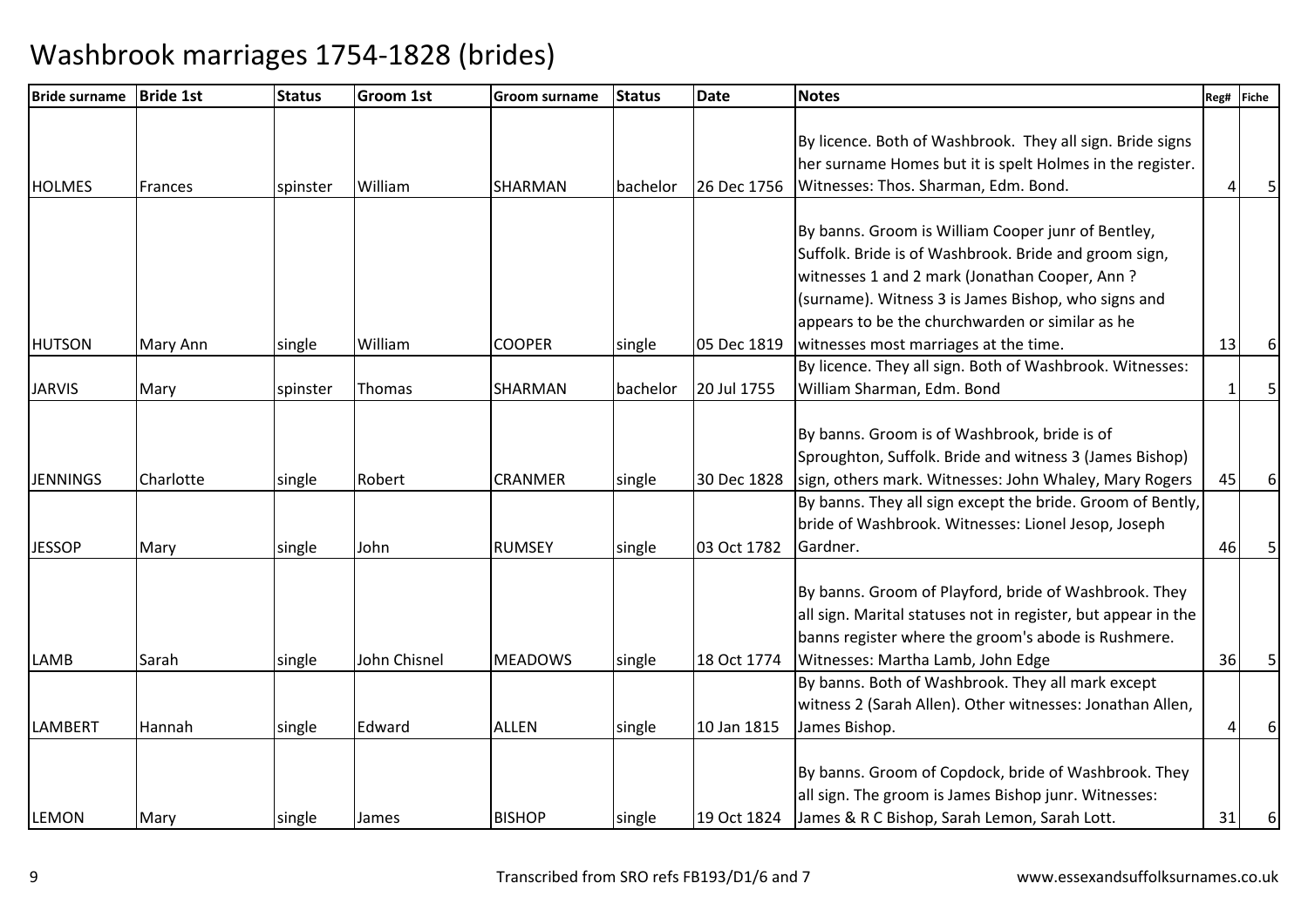| <b>Bride surname</b> | <b>Bride 1st</b> | <b>Status</b> | <b>Groom 1st</b> | <b>Groom surname</b> | <b>Status</b> | Date        | <b>Notes</b>                                               | Reg# | Fiche    |
|----------------------|------------------|---------------|------------------|----------------------|---------------|-------------|------------------------------------------------------------|------|----------|
|                      |                  |               |                  |                      |               |             | By banns. They all sign. Both of Washbrook. Witnesses:     |      |          |
| <b>LEWIS</b>         | Elizabeth        | single        | Charles          | <b>FINCH</b>         | single        | 11 Jun 1770 | Charles Finch, Samuel Grimwood                             | 29   | 5        |
|                      |                  |               |                  |                      |               |             |                                                            |      |          |
|                      |                  |               |                  |                      |               |             | By banns. Groom is of St Margaret's, Ipswich. Bride is of  |      |          |
|                      |                  |               |                  |                      |               |             | Washbrook. They all mark except witness 3 (James           |      |          |
| <b>LING</b>          | Susan            | single        | <b>Thomas</b>    | SHERMAN              | single        | 09 Mar 1823 | Bishop). Witnesses 1 and 2: Daniel & Elizabeth Sherman     | 25   | 6        |
|                      |                  |               |                  |                      |               |             | Banns only, not a marriage. Read 26 Sep, 3, 10 Oct.        |      |          |
| <b>LOCK</b>          | Elizabeth        | single        | John             | <b>GREEN</b>         | single        | $* * 1784$  | Groom of Washbrook, bride of Belstead                      |      | $6 \mid$ |
|                      |                  |               |                  |                      |               |             | By licence. Groom of St Mary Key, Ipswich. Bride of        |      |          |
|                      |                  |               |                  |                      |               |             | Washbrook. They all sign. Witnesses: Elizabeth Long,       |      |          |
| LONG                 | Hannah Delande   | spinster      | Shepherd         | <b>DUNINGHAM</b>     | bachelor      | 27 Oct 1828 | Phillis Goggs, Peter A? Long.                              | 43   | 6        |
|                      |                  |               |                  |                      |               |             |                                                            |      |          |
|                      |                  |               |                  |                      |               |             | By banns. Both of Washbrook. They all mark except          |      |          |
|                      |                  |               |                  |                      |               |             | witnesses 3 & 4 (Benjamin & James Bishop). Other           |      |          |
| LORD                 | Hannah           | single        | James            | SHARMAN              | single        | 02 Mar 1828 | witnesses: Daniel & Elizabeth Waterman                     | 41   | 6        |
|                      |                  |               |                  |                      |               |             |                                                            |      |          |
|                      |                  |               |                  |                      |               |             | By licence. They all sign. Groom of Monks Ely, bride of    |      |          |
| LOTT                 | Sarah            | single        | Robert           | <b>GRIMSEY</b>       | single        | 09 Jan 1770 | Washbrook. Witnesses: John Woods, John Lott.               | 27   | 5        |
|                      |                  |               |                  |                      |               |             |                                                            |      |          |
|                      |                  |               |                  |                      |               |             | By licence. Both of Washbrook. They all sign. Witnesses:   |      |          |
| LOTT                 | Ann              | spinster      | William          | <b>SHULVER</b>       | widower       | 11 Jun 1812 | James & Mary Turner, Sarah Lott, James Bishop              | 103  | 6        |
|                      |                  |               |                  |                      |               |             |                                                            |      |          |
|                      |                  |               |                  |                      |               |             | By licence. Groom of Copdock, bride of Washbrook. They     |      |          |
| <b>LOTT</b>          | Sarah Sophia     | single        | James            | CHAMBERLAIN          | single        | 07 Oct 1817 | all sign. Witnesses: James & Mary Turner, James Bishop.    | 8    | 6        |
|                      |                  |               |                  |                      |               |             | By banns. They all sign except the bride. Both of          |      |          |
| <b>MARTIN</b>        | Mary             | single        | Charles          | <b>FENN</b>          | widower       | 04 Nov 1766 | Washbrook. Witnesses: John Woods, John Lott                | 20   | 5        |
|                      |                  |               |                  |                      |               |             |                                                            |      |          |
|                      |                  |               |                  |                      |               |             | By licence. Groom of Harwich, Essex. Bride of Wasbrook.    |      |          |
|                      |                  |               |                  |                      |               |             | They all sign. Groom's marital status not in register, but |      |          |
|                      |                  |               |                  |                      |               |             | he is a "gent." The bride is Mrs. Mary Marven. Witnesses:  |      |          |
| <b>MARVEN</b>        | Mary             | single        | Anthony          | <b>ALDERTON</b>      |               | 12 Jan 1769 | Thos. Wilson, Jonan. Woodgate.                             | 25   | 5        |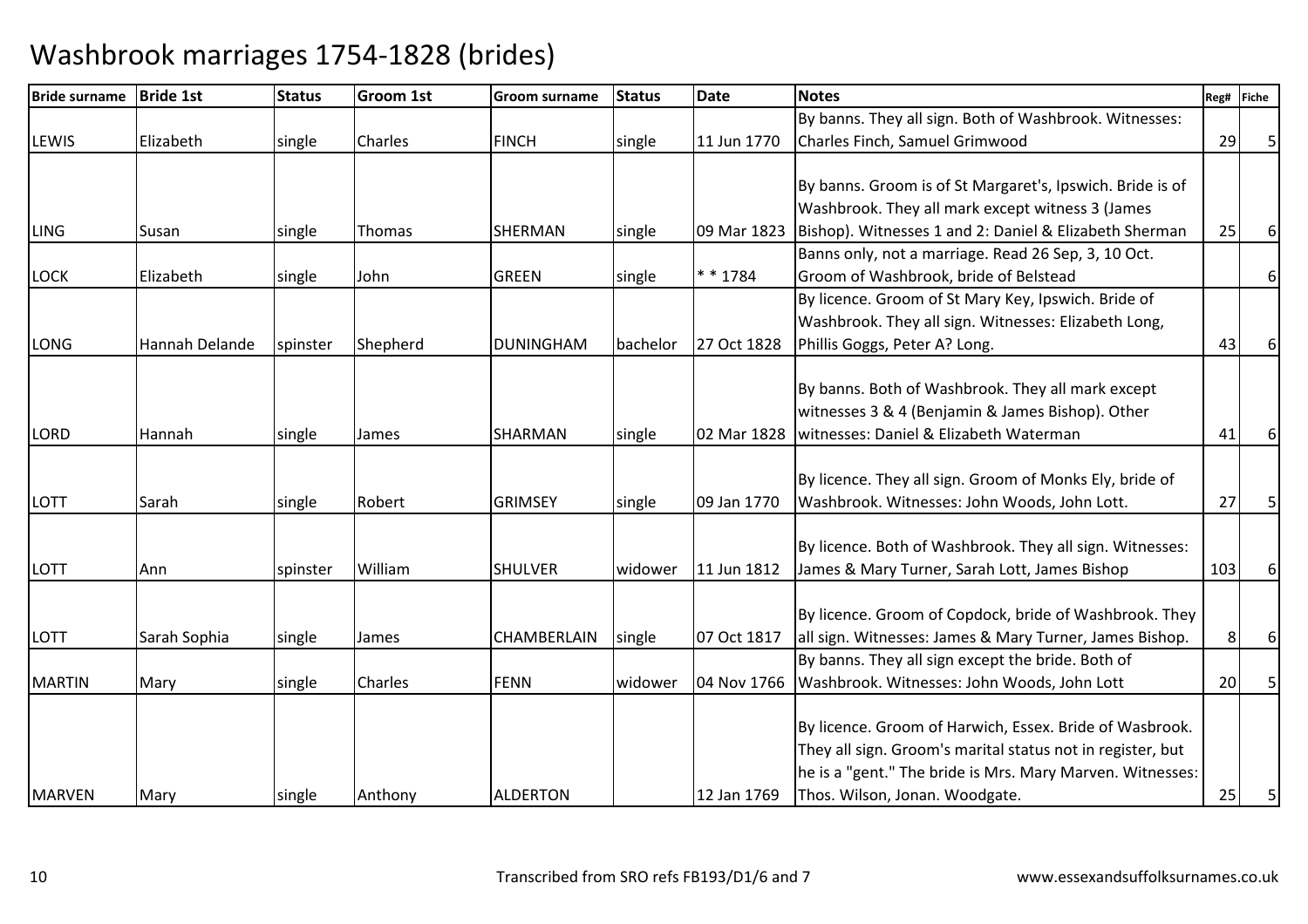| <b>Bride surname</b> | <b>Bride 1st</b> | <b>Status</b> | Groom 1st | <b>Groom surname</b> | <b>Status</b> | Date                | <b>Notes</b>                                             | Reg# | Fiche    |
|----------------------|------------------|---------------|-----------|----------------------|---------------|---------------------|----------------------------------------------------------|------|----------|
|                      |                  |               |           |                      |               |                     | By banns. Both of Washbrook. They all sign except the    |      |          |
| <b>MARVEN</b>        | Mary             | spinster      | John      | <b>DAY</b>           | single        | 10 Nov 1806         | groom. Witnesses: John and Henry Day                     | 94   | 6        |
|                      |                  |               |           |                      |               |                     | By banns. Groom of Copdock, Suffolk. Bride of            |      |          |
|                      |                  |               |           |                      |               |                     | Washbrook. Groom & witness 2 (John Woods) sign,          |      |          |
| <b>MASON</b>         | Susan            | single        | Thomas    | <b>WRIGHT</b>        | single        | 04 Sep 1785         | others mark. Witness 1: Robert Mason.                    | 49   | 5        |
|                      |                  |               |           |                      |               |                     | By banns. They all mark. Groom is of Belstead, Suffolk.  |      |          |
|                      |                  |               |           |                      |               |                     | Bride is of Washbrook. Witnesses: William & Bridget      |      |          |
| <b>MATTOCK</b>       | Elizabeth        | single        | John      | <b>TWAITS</b>        | single        | 29 May 1796 Twaits. |                                                          | 68   | 6        |
|                      |                  |               |           |                      |               |                     | By banns. Groom of Washbrook, bride of St Mary Stoke,    |      |          |
|                      |                  |               |           |                      |               |                     | near Ipswich. They all mark except witness 1 (John       |      |          |
| <b>MAWTALL</b>       | Susan            | single        | John      | <b>ROBERTS</b>       | single        | 10 Apr 1759         | Woods). Witness 2: Sarah Wood.                           | 8    | 5        |
|                      |                  |               |           |                      |               |                     |                                                          |      |          |
|                      |                  |               |           |                      |               |                     | By banns. Both of Washbrook. They all mark except        |      |          |
| <b>MILLER</b>        | Elizabeth        | single        | William   | <b>NUN</b>           | single        | 18 Apr 1797         | witness 2 (Deborah Balls). Witness 1: John Nun           | 69   | 6        |
|                      |                  |               |           |                      |               |                     | By licence. Both of Washbrook. They all sign. Witnesses: |      |          |
| <b>MULLEY</b>        | Elizabeth        | single        | Herbert   | <b>COTTON</b>        | single        | 18 Jul 1797         | George Marven, Deborah Woods                             | 70   | 6        |
|                      |                  |               |           |                      |               |                     | By banns. Both of Washbrook. Bride and groom mark,       |      |          |
| <b>MUNNINGS</b>      | Mary             | spinster      | Roger     | <b>DAY</b>           | single        | 12 Jan 1807         | witnesses (Mary Day, James Bishop) sign.                 | 96   | 6        |
|                      |                  |               |           |                      |               |                     |                                                          |      |          |
|                      |                  |               |           |                      |               |                     | By banns. Both of Washbrook. They all mark except        |      |          |
| <b>NEWSON</b>        | Mary             | single        | Thomas    | <b>PANNAFEE</b>      | bachelor      | 27 Oct 1758         | witness 2 (John Woods). Witness 1: Joseph Vince          |      | 5        |
|                      |                  |               |           |                      |               |                     |                                                          |      |          |
|                      |                  |               |           |                      |               |                     | By banns. Both of Washbrook. Bride and groom mark,       |      |          |
| <b>NORMAN</b>        | Elizabeth        | spinster      | John      | <b>MAYHEW</b>        | single        | 11 Oct 1804         | witness (James Bishop) signs. No second witness.         | 92   | 6        |
|                      |                  |               |           |                      |               |                     |                                                          |      |          |
|                      |                  |               |           |                      |               |                     | By licence. Both of Washbrook. Bride and groom mark,     |      |          |
| <b>OSBORN</b>        | Ann              | single        | William   | <b>BARFIELD</b>      | single        | 30 Jul 1759         | witnesses (Thomas Sporl, George Marven) sign.            | 9    | 5        |
|                      |                  |               |           |                      |               |                     | By banns. Both of Washbrook. They all mark. Witnesses:   |      |          |
| <b>OSBORNE</b>       | Sarah            | single        | Samuel    | <b>CLARK</b>         | single        |                     | 04 May 1793 Mary Osborne, Deborah Finch                  | 60   | 6        |
|                      |                  |               |           |                      |               |                     | Banns only, not a marriage. Read 27 Aug, 3, 10 Sep.      |      |          |
| <b>OTLEY</b>         | Elizabeth        | single        | Richard   | SAGE                 | single        | $* * 1780$          | Groom of Washbrook, bride of Brantham                    |      | $6 \mid$ |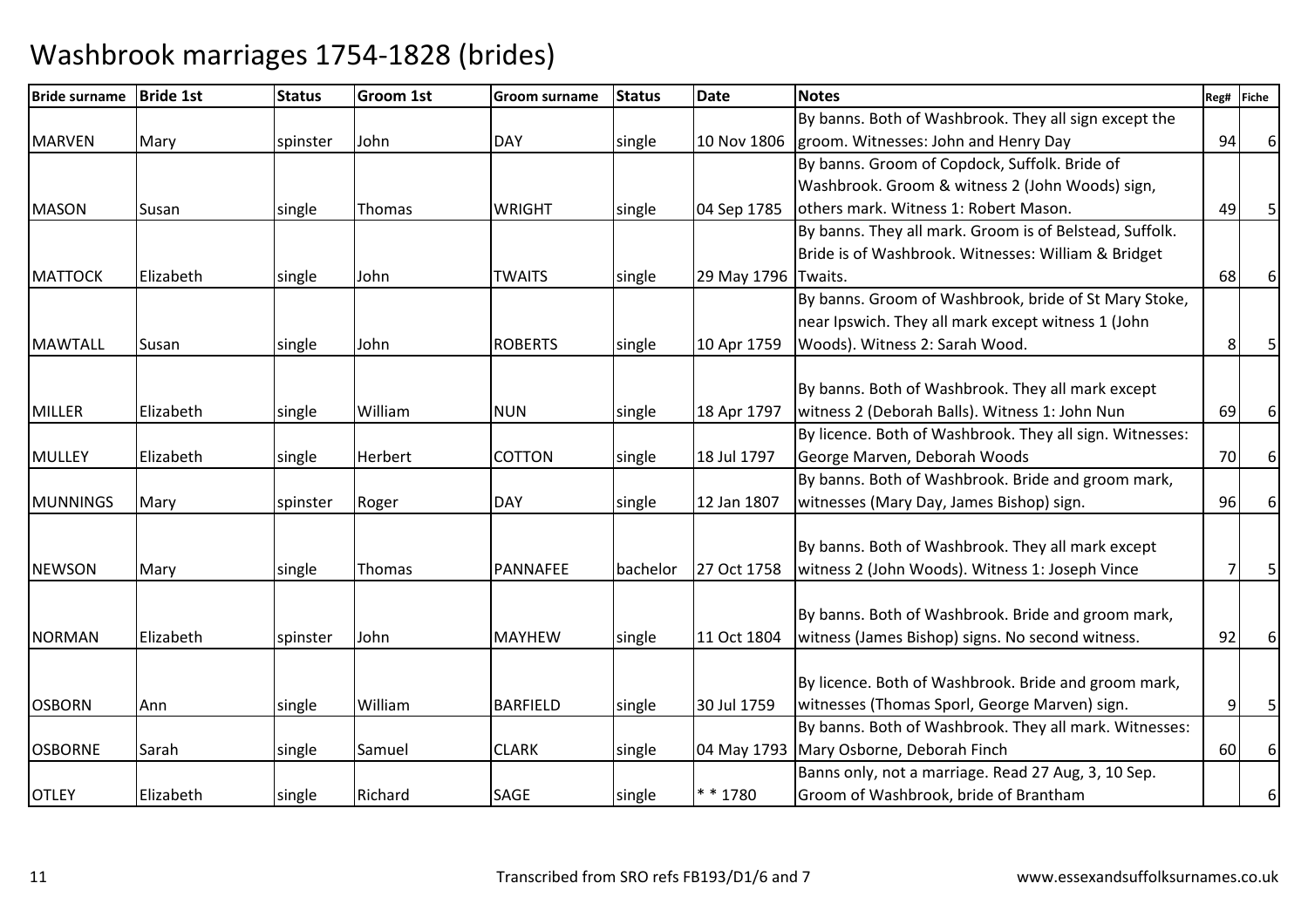| <b>Bride surname</b> | <b>Bride 1st</b> | <b>Status</b> | <b>Groom 1st</b>      | <b>Groom surname</b> | <b>Status</b> | <b>Date</b> | <b>Notes</b>                                               |     | Reg# Fiche |
|----------------------|------------------|---------------|-----------------------|----------------------|---------------|-------------|------------------------------------------------------------|-----|------------|
|                      |                  |               |                       |                      |               |             | By banns. Both of Washbrook. Groom & witness 2             |     |            |
|                      |                  |               |                       |                      |               |             | (Elizabeth Grimwood) mark, others sign. Witness 1:         |     |            |
| PEAD                 | Mary             | spinster      | Robert                | <b>GRIMWOOD</b>      | single        | 14 Mar 1808 | <b>Samuel Mason</b>                                        | 97  | 6          |
|                      |                  |               |                       |                      |               |             | Banns only, not a marriage. Read 9, 16, 23 October.        |     |            |
| <b>PEARCE</b>        | Charlotte        | single        | James                 | <b>ADAMS</b>         | single        | $* * 1814$  | Groom of Washbrook, bride of Copdock.                      | 103 | 6          |
|                      |                  |               |                       |                      |               |             | By banns. Both of Washbrook. Groom & witnesses 1 and       |     |            |
|                      |                  |               |                       |                      |               |             | 3 (John Redging, James Bishop) sign, others mark.          |     |            |
| <b>PEGGS</b>         | Maria            | single        | <b>Matthias</b>       | <b>RIDGING</b>       | single        |             | 24 May 1825   Witness 2: Elizh. Ridging                    | 33  | 6          |
|                      |                  |               |                       |                      |               |             | By banns. Both of Washbrook. They all mark except          |     |            |
|                      |                  |               |                       |                      |               |             | witnesses 2 (Benjamin Bishop) and 3 (3rd witness is        |     |            |
| <b>PIZZEY</b>        | <b>Hannah</b>    | single        | John                  | <b>HAYWARD</b>       | single        | 02 Dec 1828 | James Bishop). Witness 1: Frances Day.                     | 44  | 6          |
|                      |                  |               |                       |                      |               |             | By banns. Both of Washbrook. Bride & groom mark,           |     |            |
|                      |                  |               |                       |                      |               |             | witnesses (Joseph Sipton?, Susan Cutting, James Bishop)    |     |            |
| <b>PLANTON</b>       | <b>Bathsheba</b> | single        | James                 | <b>STANNARD</b>      | single        | 10 Apr 1827 | sign.                                                      | 37  | 6          |
|                      |                  |               |                       |                      |               |             |                                                            |     |            |
|                      |                  |               |                       |                      |               |             | By licence. They all sign. Bride signs her surname Cotton. |     |            |
| <b>PORTER</b>        | Ann              | single        | Ralph                 | COTTON               | single        | 16 Oct 1766 | Both of Washbrook. Witnesses: John Lott, Robert Porter     | 18  | 5          |
|                      |                  |               |                       |                      |               |             | By licence. They all sign. The bride signs "Mary Lott".    |     |            |
|                      |                  |               |                       |                      |               |             | Groom of Framsden, bride of Washbrook. Witnesses:          |     |            |
| <b>PORTER</b>        | Mary             | single        | Samuel                | LOTT                 | single        | 18 Feb 1768 | Robert Porter, Robert Lott.                                | 22  | 5          |
|                      |                  |               |                       |                      |               |             | By licence. Groom of Woodham Walter, Essex. Bride of       |     |            |
|                      |                  |               |                       |                      |               |             | Washbrook. They all sign. Witnesses: Firman Josselyn,      |     |            |
| <b>PORTER</b>        | Elizabeth        | single        | <b>George Anthony</b> | <b>ALDERTON</b>      | single        | 29 Sep 1791 | Mary Alderton.                                             | 56  | 6          |
|                      |                  |               |                       |                      |               |             |                                                            |     |            |
|                      |                  |               |                       |                      |               |             | By licence. Groom is of St Leonard's, Colchester. Bride is |     |            |
|                      |                  |               |                       |                      |               |             | of Washbrook. They all sign. Marital statuses not in       |     |            |
| <b>PORTER</b>        | Ann              |               | William               | <b>HICKS</b>         |               | 07 Nov 1798 | register. Witnesses: Marven Porter, Jno. Porter            | 75  |            |
|                      |                  |               |                       |                      |               |             | By banns. They all sign except the bride. Groom is of St   |     |            |
|                      |                  |               |                       |                      |               |             | Peter's, Ipswich. Bride is of Washbrook. Witnesses:        |     |            |
| <b>POTTER</b>        | Sarah            | spinster      | Richard               | <b>QUADLING</b>      | bachelor      | 22 Jun 1824 | Samuel Potter, James Bishop.                               | 29  | 6          |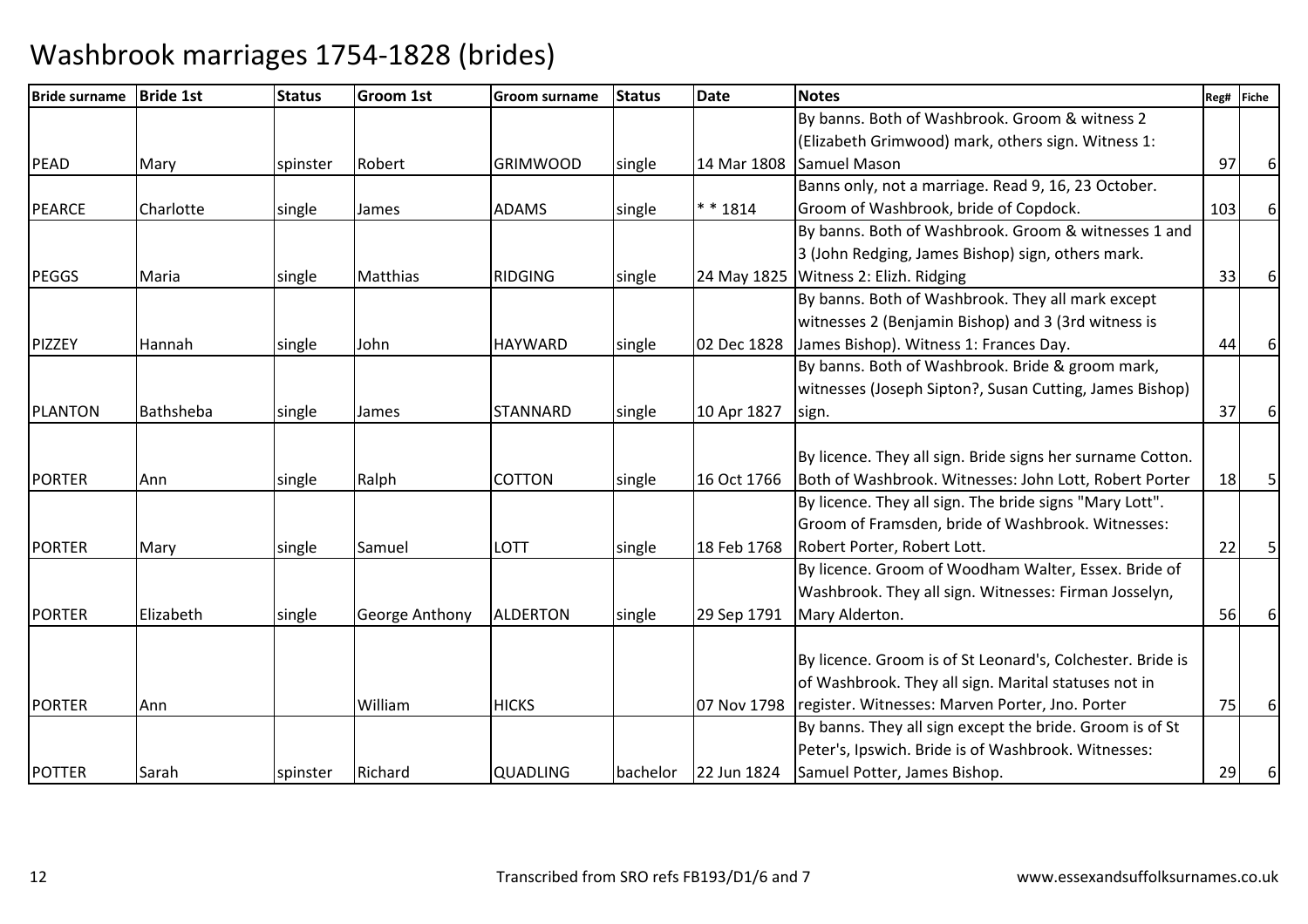| <b>Bride surname</b> | <b>Bride 1st</b> | <b>Status</b> | Groom 1st | Groom surname   | <b>Status</b> | Date                | <b>Notes</b>                                              |    | Reg# Fiche |
|----------------------|------------------|---------------|-----------|-----------------|---------------|---------------------|-----------------------------------------------------------|----|------------|
|                      |                  |               |           |                 |               |                     | By banns. Groom is of Brightwell, Suffolk. Bride is of    |    |            |
|                      |                  |               |           |                 |               |                     | Washbrook. Bride & witness 2 (Rhoda Hayward) mark,        |    |            |
|                      |                  |               |           |                 |               |                     | others sign. Witnesses 1 & 3: Bennett Lenny?, James       |    |            |
| <b>PRENTICE</b>      | Elizabeth        | single        | John      | JAY             | single        | 22 May 1820 Bishop. |                                                           | 14 | 6          |
|                      |                  |               |           |                 |               |                     | Banns only, not a marriage. Read 23, 30, Nov, 7 Dec.      |    |            |
| <b>RAISON</b>        | Ann              | single        | Robert    | <b>ABBOT</b>    | single        | $* * 1800$          | Groom of Washbrook, bride of Kettleborough                |    | 6          |
|                      |                  |               |           |                 |               |                     | By banns. Groom of East Bergholt, bride of Washbrook.     |    |            |
|                      |                  |               |           |                 |               |                     | They all mark except witness 2 (John Woods). Witness 1:   |    |            |
| <b>RANSON</b>        | Hannah           | single        | Isaac     | <b>CHISNALL</b> | single        | 19 Sep 1785         | Ann Wright.                                               | 50 | 5          |
|                      |                  |               |           |                 |               |                     | By banns. Both of Washbrook. Bride and groom both         |    |            |
|                      |                  |               |           |                 |               |                     | mark, witnesses sign. Witnesses: Wm Branwhite, clerke;    |    |            |
| <b>RANSON</b>        | Mary             | single        | Charles   | <b>ALLEN</b>    | single        | 28 Sep 1818         | Robert C Bishop, James Bishop                             | 12 |            |
|                      |                  |               |           |                 |               |                     | By banns. Groom of Chattisham, bride of Washbrook.        |    |            |
|                      |                  |               |           |                 |               |                     | Bride and groom mark, witnesses (Harriat Cooper,          |    |            |
| <b>RATLIFF</b>       | Elizabeth        | spinster      | William   | <b>COOPER</b>   | bachelor      | 10 Apr 1803         | Thomas Payne) sign.                                       | 84 | 6          |
|                      |                  |               |           |                 |               |                     | By licence. Both of Washbrook. They all sign. The groom   |    |            |
|                      |                  |               |           |                 |               |                     | is John Ranson jnr. Witnesses: John Ranson senr, Mary     |    |            |
| <b>RATLIFF</b>       | Sarah            | single        | John      | <b>RANSON</b>   | single        | 24 Apr 1816         | Baker, James Bishop.                                      | 6  | 6          |
|                      |                  |               |           |                 |               |                     | By banns. Both of Washbrook. Bride & groom mark,          |    |            |
|                      |                  |               |           |                 |               |                     | witnesses (John Rusell?, Susannah Scott, James Bishop)    |    |            |
| <b>RATLIFF</b>       | Elizabeth        | single        | Samuel    | <b>CLARKE</b>   | single        | 22 May 1825 sign.   |                                                           | 32 | 6          |
|                      |                  |               |           |                 |               |                     | By banns. They all sign except the bride. Groom of        |    |            |
|                      |                  |               |           |                 |               |                     | Copdock, bride of Washbrook. Witnesses: Thomas            |    |            |
| <b>ROBERT</b>        | Mary             | single        | William   | <b>BICKMORE</b> | single        | 18 Jan 1774         | Bickmore, John Woods                                      | 34 | 5          |
|                      |                  |               |           |                 |               |                     | By banns. Groom is of Sproughton, Suffolk. Bride is of    |    |            |
|                      |                  |               |           |                 |               |                     | Washbrook. Bride and groom mark, witnesses (Samuel        |    |            |
| <b>ROBERTS</b>       | Ann              | single        | John      | <b>EASTY</b>    | widower       | 11 Oct 1760         | Eastey, John Woods) sign.                                 | 10 |            |
|                      |                  |               |           |                 |               |                     | By banns. Groom is of St Margaret's, Ipswich. Bride is of |    |            |
|                      |                  |               |           |                 |               |                     | Washbrook. Bride and groom mark, witnesses (John          |    |            |
| <b>ROBERTS</b>       | Sarah            | single        | William   | <b>FINCH</b>    | single        | 21 Oct 1765         | Roberts, Joseph Buttermer) sign.                          | 16 |            |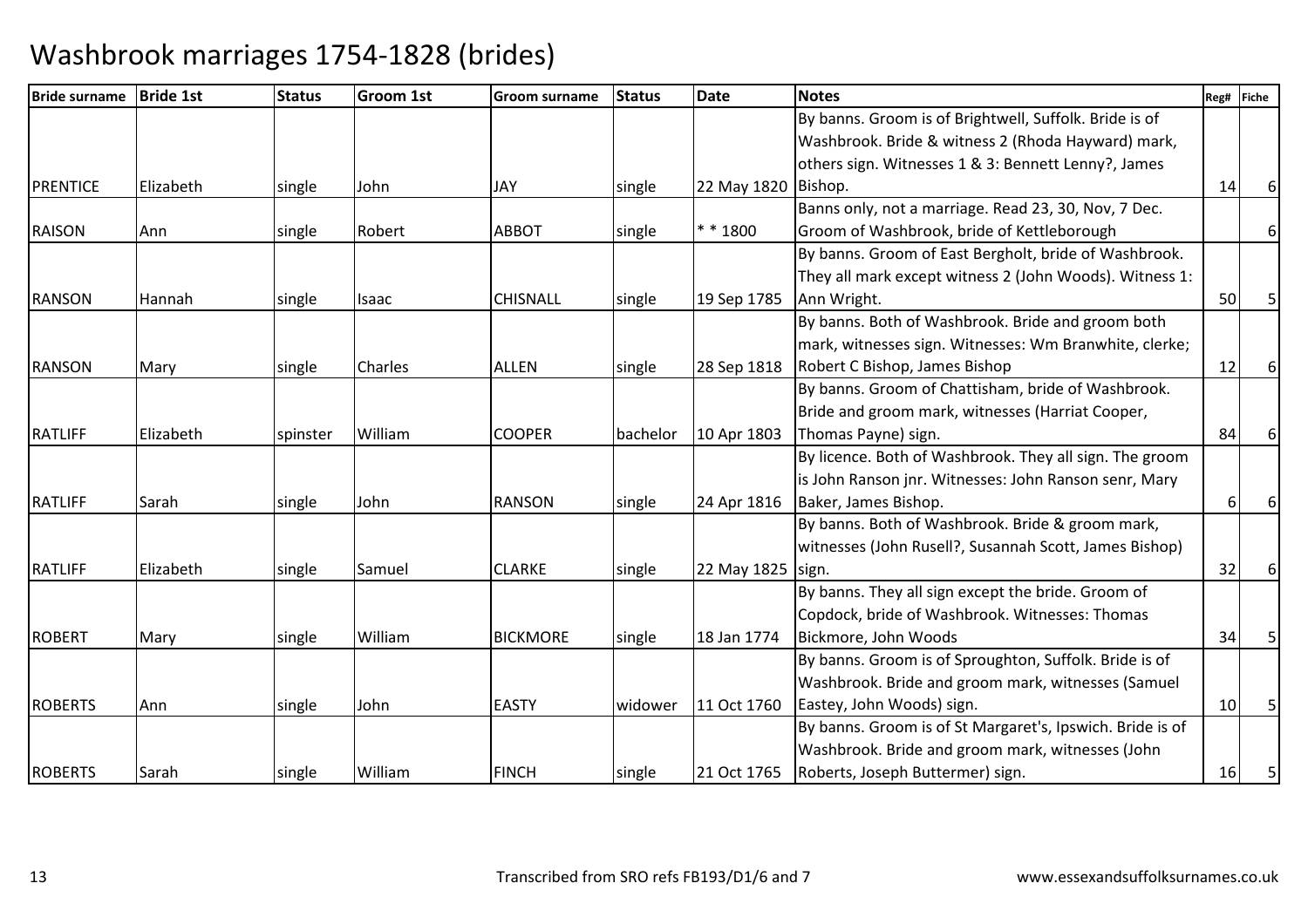| <b>Bride surname</b> | <b>Bride 1st</b> | <b>Status</b> | Groom 1st | <b>Groom surname</b> | <b>Status</b> | <b>Date</b> | <b>Notes</b>                                              |     | Reg# Fiche |
|----------------------|------------------|---------------|-----------|----------------------|---------------|-------------|-----------------------------------------------------------|-----|------------|
|                      |                  |               |           |                      |               |             |                                                           |     |            |
|                      |                  |               |           |                      |               |             | By licence with consent of the bride's father. Bride is a |     |            |
|                      |                  |               |           |                      |               |             | minor, of Copdock. Groom of Washbrook. They all sign      |     |            |
|                      |                  |               |           |                      |               |             | except witness 1 (Thomas Dale). Witnesses 2 and 3: John   |     |            |
| <b>ROBERTS</b>       | Mary Ann         | single        | Daniel    | <b>GENTRY</b>        | single        | 21 Nov 1822 | Roberts, Ann Gentry.                                      | 21  | 6          |
|                      |                  |               |           |                      |               |             | By banns. They all sign. Both of Washbrook: Witnesses:    |     |            |
| <b>ROUT</b>          | Susan            | single        | John      | <b>BIRD</b>          | single        | 15 Jan 1774 | John & Sarah Woods                                        | 33  | 5          |
|                      |                  |               |           |                      |               |             |                                                           |     |            |
|                      |                  |               |           |                      |               |             | By banns. Both of Washbrook. They all mark except         |     |            |
| <b>ROUT</b>          | Elizabeth        | spinster      | Samuel    | <b>LAMBERT</b>       | bachelor      | 07 Aug 1803 | witness 2 (Robt Balls). Witness 1: Thomas Rout            | 85  | 6          |
|                      |                  |               |           |                      |               |             | By banns. Groom of Little Wenham, bride of Washbrook.     |     |            |
|                      |                  |               |           |                      |               |             | Bride and groom mark, witness (James Bishop) signs. No    |     |            |
| <b>ROUT</b>          | Susan            | spinster      | Robert    | <b>ELLESDEN</b>      | single        | 22 Sep 1806 | second witness.                                           | 93  | 6          |
|                      |                  |               |           |                      |               |             |                                                           |     |            |
|                      |                  |               |           |                      |               |             | Banns only, not a marriage. Read 11, 18, 25 April. Groom  |     |            |
| <b>RUDLAND</b>       | Sarah            |               | Thomas    | <b>STEWARD</b>       | single        | $* * 1819$  | is of Washbrook, bride is of Westerfield, Suffolk.        | 113 | 6          |
|                      |                  |               |           |                      |               |             | By licence. Both of Washbrook. They all sign. Witnesses:  |     |            |
| <b>RYE</b>           | Elizabeth        | spinster      | John      | <b>EDWARDS</b>       | widower       | 09 Nov 1803 | Maria & Joseph Rye                                        | 88  | $6 \mid$   |
|                      |                  |               |           |                      |               |             |                                                           |     |            |
|                      |                  |               |           |                      |               |             | Banns only, not a marriage. Read 29 Sep, 6, 13 Oct 1754.  |     |            |
| <b>RYECRAFT</b>      | Mary             | spinster      | John      | <b>ALDIS</b>         | bachelor      | * * 1754    | Groom is of Washbrook, bride is of Sproughton, Suffolk.   | 2   | 6          |
|                      |                  |               |           |                      |               |             | By banns. Groom of Nacton, bride of Washbrook. Groom      |     |            |
|                      |                  |               |           |                      |               |             | & witness 2 (John Woods) sign, others mark. Witness 1:    |     |            |
| <b>SAXTON</b>        | Ann              | single        | William   | <b>WILES</b>         | single        | 16 Oct 1785 | John Pearl.                                               | 51  | 5          |
|                      |                  |               |           |                      |               |             | By banns. Groom & witness 1 (Stephen Bullard) sign,       |     |            |
|                      |                  |               |           |                      |               |             | others mark. Groom is of Wherstead, Suffolk. Bride is of  |     |            |
| <b>SCOULDEN</b>      | Susannah         | spinster      | William   | <b>BULLARD</b>       | single        | 11 Oct 1798 | Washbrook. Witness 2: Mary Chisnall.                      | 74  | 6          |
|                      |                  |               |           |                      |               |             | By banns. The groom is Thomas King junr, of Sproughton,   |     |            |
|                      |                  |               |           |                      |               |             | Suffolk. Bride is of Washbrook. Groom & witness 1         |     |            |
|                      |                  |               |           |                      |               |             | (Edward King) mark, others sign. Witness 2's surname      |     |            |
|                      |                  |               |           |                      |               |             | very smudged (Martha S*hurst?). Witness 3 is James        |     |            |
| <b>SERJEANT</b>      | Frances          | single        | Thomas    | <b>KING</b>          | single        | 11 Nov 1817 | Bishop.                                                   | 10  | 6          |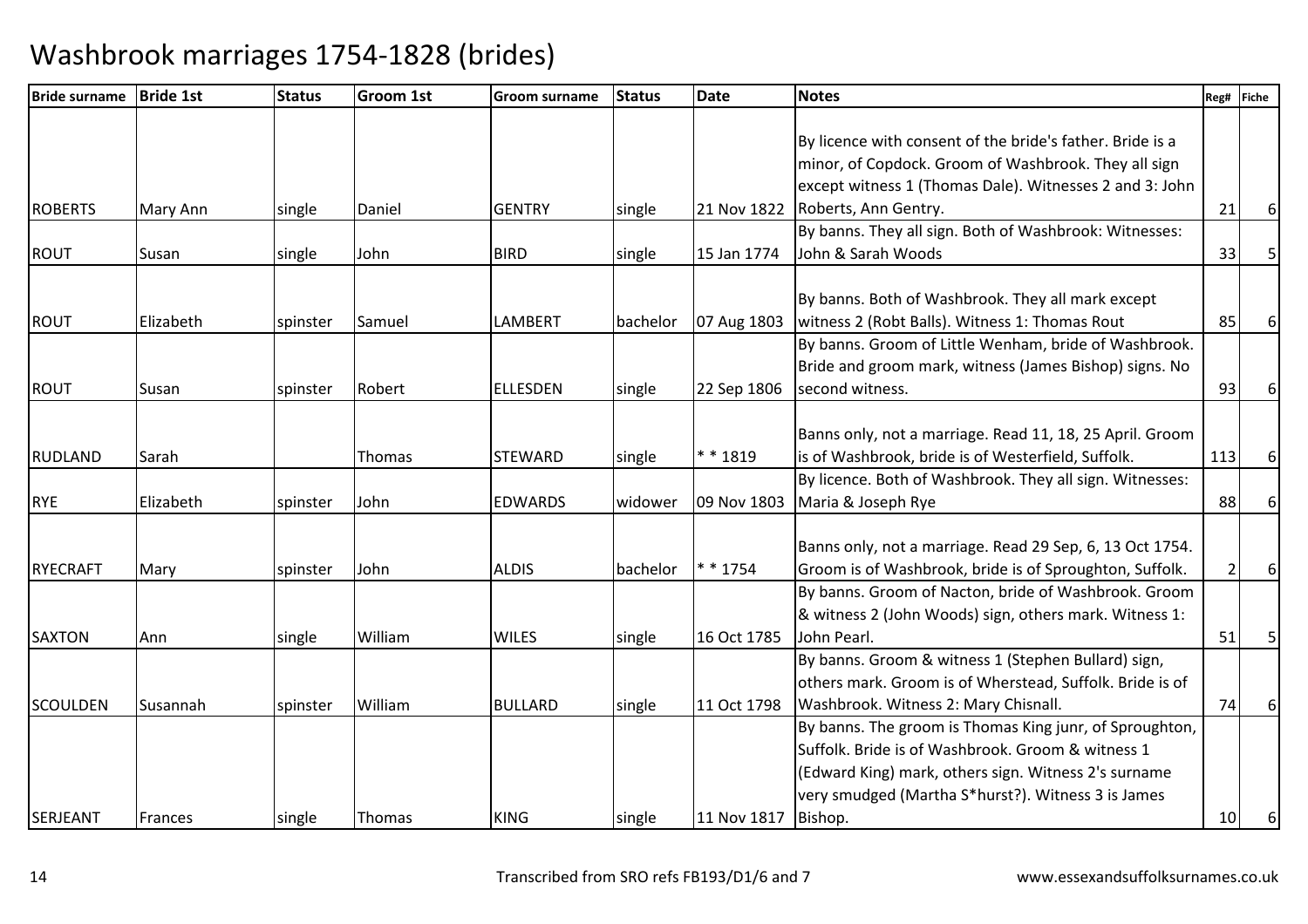| <b>Bride surname</b> | <b>Bride 1st</b> | <b>Status</b> | <b>Groom 1st</b> | <b>Groom surname</b> | <b>Status</b> | <b>Date</b> | <b>Notes</b>                                                  |     | Reg# Fiche |
|----------------------|------------------|---------------|------------------|----------------------|---------------|-------------|---------------------------------------------------------------|-----|------------|
|                      |                  |               |                  |                      |               |             |                                                               |     |            |
|                      |                  |               |                  |                      |               |             | By licence. Groom is of St Nicholas', Ipswich, bride is of    |     |            |
|                      |                  |               |                  |                      |               |             | Washbrook. They all sign. Groom's marital status not in       |     |            |
|                      |                  |               |                  |                      |               |             | register. Witness 1's first name not clear from signature.    |     |            |
| <b>SHARMAN</b>       | Mary             | widow         | Edward           | <b>WOODCOCK</b>      |               | 01 Mar 1770 | Witnesses: ? Dikes, John Woods                                | 28  | 5          |
|                      |                  |               |                  |                      |               |             | By banns. Groom of Copdock, bride of Washbrook. Bride         |     |            |
|                      |                  |               |                  |                      |               |             | and groom mark, witnesses (James & William Bishop)            |     |            |
| <b>SHARMAN</b>       | Mary             | spinster      | Robert           | <b>WORLIGE</b>       | single        | 12 Oct 1809 | sign.                                                         | 100 | 6          |
|                      |                  |               |                  |                      |               |             | By banns. Both of Washbrook. They all mark except             |     |            |
|                      |                  |               |                  |                      |               |             | groom and witness 3 (James Bishop). Other witnesses:          |     |            |
| <b>SHARMAN</b>       | Elizabeth        | single        | John             | <b>SCRIVENER</b>     | single        | 24 Nov 1817 | Mary & Robert Worledge                                        | 11  | 6          |
|                      |                  |               |                  |                      |               |             | By licence. They all sign. Both of Washbrook. Witnesses:      |     |            |
| <b>SIMONDS</b>       | Ann              | single        | James            | <b>LOTT</b>          | single        | 09 Dec 1766 | John Lott, John Woods                                         | 21  | 5          |
|                      |                  |               |                  |                      |               |             | By banns. Groom of Layham, bride of Washbrook. Groom          |     |            |
|                      |                  |               |                  |                      |               |             | & witness 2 (John Woods) sign, others mark. Witness 1:        |     |            |
| <b>SMITH</b>         | Alice            | single        | Isaac            | <b>MOLES</b>         | single        | 10 Oct 1777 | Sarah Woods                                                   | 40  | 5          |
|                      |                  |               |                  |                      |               |             | By banns. Both of Washbrook. They all mark. Witnesses:        |     |            |
| <b>SMITH</b>         | Martha           | widow         | William          | <b>REGION</b>        | widower       | 21 Jun 1804 | Mary & Daniel Smith                                           | 90  | 6          |
|                      |                  |               |                  |                      |               |             | By banns. Groom is of Wherstead, Suffolk. The bride is        |     |            |
|                      |                  |               |                  |                      |               |             | Martha Smith junr of Washbrook. They all mark except          |     |            |
|                      |                  |               |                  |                      |               |             | witness 2 (Ann Smith) and witness 3 (James Bishop).           |     |            |
| <b>SMITH</b>         | Martha           | single        | John             | <b>WARD</b>          | single        | 07 Nov 1820 | Witness 1: William Redgen.                                    | 15  | 6          |
|                      |                  |               |                  |                      |               |             | By banns. Groom of Copdock, bride of Washbrook. Bride         |     |            |
|                      |                  |               |                  |                      |               |             | and witness 2 (Sarah Smith) mark, others sign. Other          |     |            |
| <b>SMITH</b>         | Mary Ann         | single        | Thomas           | <b>DAVIS</b>         | single        | 22 Nov 1820 | witnesses: Danel Davis, James Bishop.                         | 16  | 6          |
|                      |                  |               |                  |                      |               |             | By banns. Both of Washbrook. They all sign except the         |     |            |
|                      |                  |               |                  |                      |               |             | groom (William Ridging junr). Witnesses: John Redgen,         |     |            |
| <b>SMITH</b>         | Ann              | single        | William          | <b>RIDGING</b>       | single        | 24 Dec 1822 | Mary Smith, James Bishop.                                     | 23  | 6          |
|                      |                  |               |                  |                      |               |             |                                                               |     |            |
|                      |                  |               |                  |                      |               |             | By banns. Groom of Wherstead, bride of Washbrook.             |     |            |
|                      |                  |               |                  |                      |               |             | Bride & groom mark, witnesses (Daniel Davis, Martha           |     |            |
| <b>SMITH</b>         | Susanna          | single        | Henry            | <b>RANDS</b>         | single        |             | 14 Nov 1826 Pead, Mary Ann & Willam Bird, James Bishop) sign. | 35  | 6          |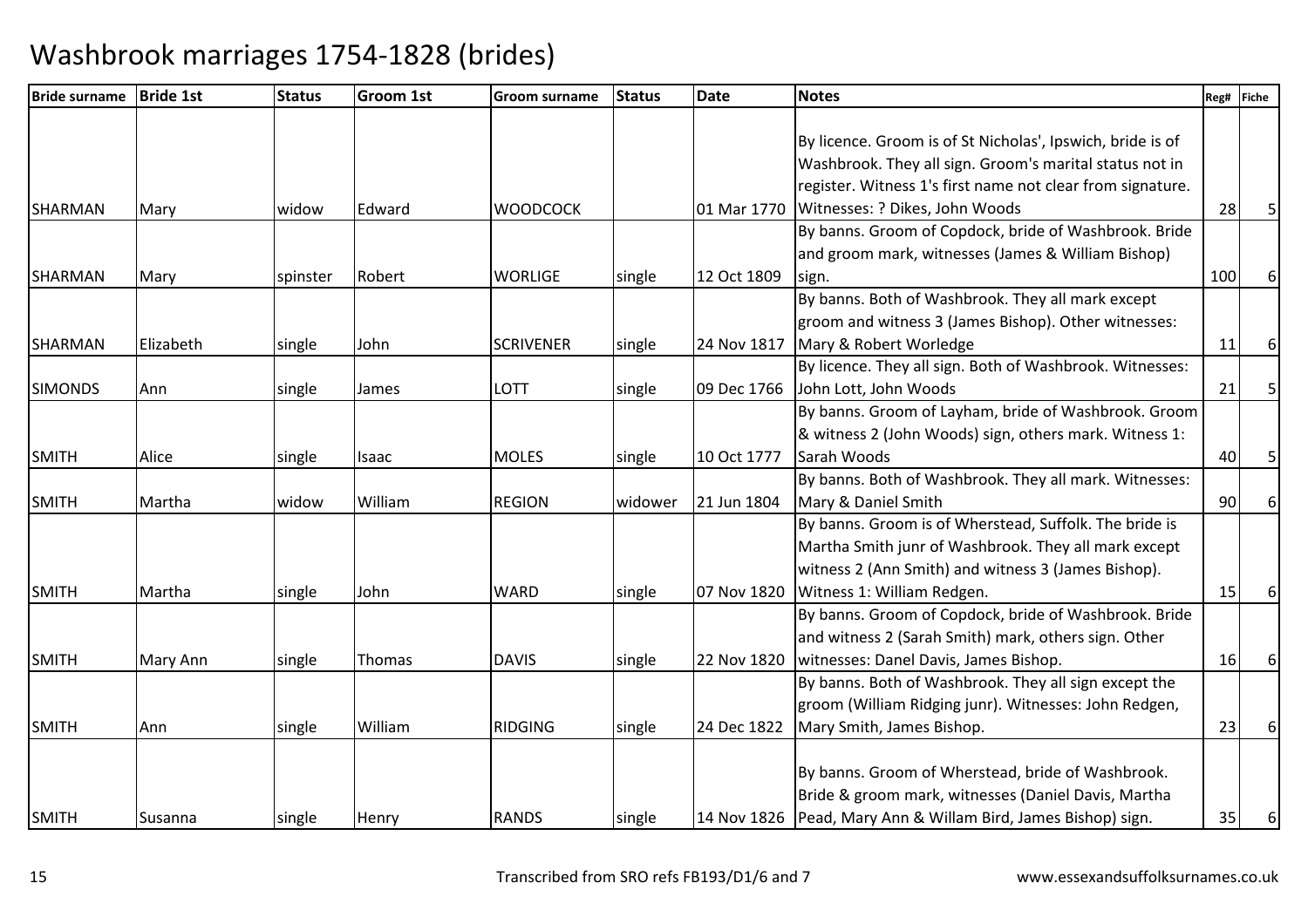| <b>Bride surname</b> | <b>Bride 1st</b> | <b>Status</b> | <b>Groom 1st</b> | <b>Groom surname</b> | <b>Status</b> | <b>Date</b> | <b>Notes</b>                                                       | Reg# | <b>Fiche</b> |
|----------------------|------------------|---------------|------------------|----------------------|---------------|-------------|--------------------------------------------------------------------|------|--------------|
|                      |                  |               |                  |                      |               |             |                                                                    |      |              |
|                      |                  |               |                  |                      |               |             | By banns. Both of Washbrook. Groom & witness 1 (James              |      |              |
| <b>SPARKS</b>        | Susan            | single        | John             | <b>RANSON</b>        | single        | 03 Feb 1811 | Bishop) sign, others mark. Witness 2: John Sparks                  | 102  |              |
|                      |                  |               |                  |                      |               |             |                                                                    |      |              |
|                      |                  |               |                  |                      |               |             | By licence. Both of Washbrook. Bride and groom mark,               |      |              |
| <b>SPORLE</b>        | Elizabeth        | single        | Thomas           | <b>BROOMLEY</b>      | single        | 04 Oct 1772 | witnesses (Robt Porter, Thos Cullinton) sign.                      | 30   |              |
|                      |                  |               |                  |                      |               |             |                                                                    |      |              |
|                      |                  |               |                  |                      |               |             | Banns only, not a marriage. Read 26 May, 2, 9 June 1754.           |      |              |
| <b>SPORLE</b>        | Ann              | spinster      | Thomas           | <b>SPORLE</b>        | bachelor      | * * 1754    | Groom is of Washbrook, bride is of Nacton, Suffolk.                |      | 6            |
|                      |                  |               |                  |                      |               |             | By banns. Both of Washbrook. Groom & witness 3 (James              |      |              |
|                      |                  |               |                  |                      |               |             | Bishop) sign, others mark. Other witnesses: James &                |      |              |
| <b>STEWARD</b>       | Martha           | single        | James            | <b>ROUSE</b>         | widower       | 04 Jun 1827 | Mary Ann Steward                                                   | 38   | 6            |
|                      |                  |               |                  |                      |               |             |                                                                    |      |              |
|                      |                  |               |                  |                      |               |             | By licence. They all sign except the bride. Both of                |      |              |
| <b>TAMPION</b>       | Mary             | spinster      | George           | <b>SAXTON</b>        | bachelor      | 13 Oct 1757 | Washbrook. Witnesses: George Saxton, Edm. Bond                     |      |              |
|                      |                  |               |                  |                      |               |             | By banns. They all sign except the bride. Groom of                 |      |              |
|                      |                  |               |                  |                      |               |             | Washbrook, bride of Alisborne. Witnesses: John Woods,              |      |              |
| <b>TAYLOR</b>        | Dinea            | single        | Robert           | SERJEANT             | single        | 13 Oct 1778 | John Faiers.                                                       | 42   | 5            |
|                      |                  |               |                  |                      |               |             | Banns only, not a marriage. Read 6, 13, 20 May. Groom              |      |              |
| <b>TAYLOR</b>        | Sarah            | single        | George           | <b>BROWN</b>         | single        | * * 1798    | of Washbrook, bride of Langham, Essex.                             |      | 6            |
|                      |                  |               |                  |                      |               |             |                                                                    |      |              |
|                      |                  |               |                  |                      |               |             | By banns. Groom of Copdock, bride of Washbrook. They               |      |              |
|                      |                  |               |                  |                      |               |             | all sign except the bride. Witness 2's surname possibly            |      |              |
| <b>TURBOT</b>        | Susan            | widow         | John             | <b>GOODRICH</b>      | widower       |             | 11 May 1769 Turner misspelled. Witnesses: John Woods, James Turer. | 26   |              |
|                      |                  |               |                  |                      |               |             | By banns. Both of Washbrook. They all sign except the              |      |              |
|                      |                  |               |                  |                      |               |             | groom. Witnesses: James Sparrow, Elizabeth Turner,                 |      |              |
| <b>TURNER</b>        | Susan            | single        | Samuel           | <b>LLOYD</b>         | single        | 20 Nov 1823 | James Bishop.                                                      | 28   |              |
|                      |                  |               |                  |                      |               |             |                                                                    |      |              |
|                      |                  |               |                  |                      |               |             | By banns. Both of Washbrook. Bride and groom mark,                 |      |              |
|                      |                  |               |                  |                      |               |             | witnesses (John Woods, John Maen) sign. Witness 2's                |      |              |
| <b>TWAITS</b>        | Susanna          | single        | Robert           | <b>MASON</b>         | single        | 30 Oct 1766 | surname might be a misspelling of Mason or Marven.                 | 19   | 5            |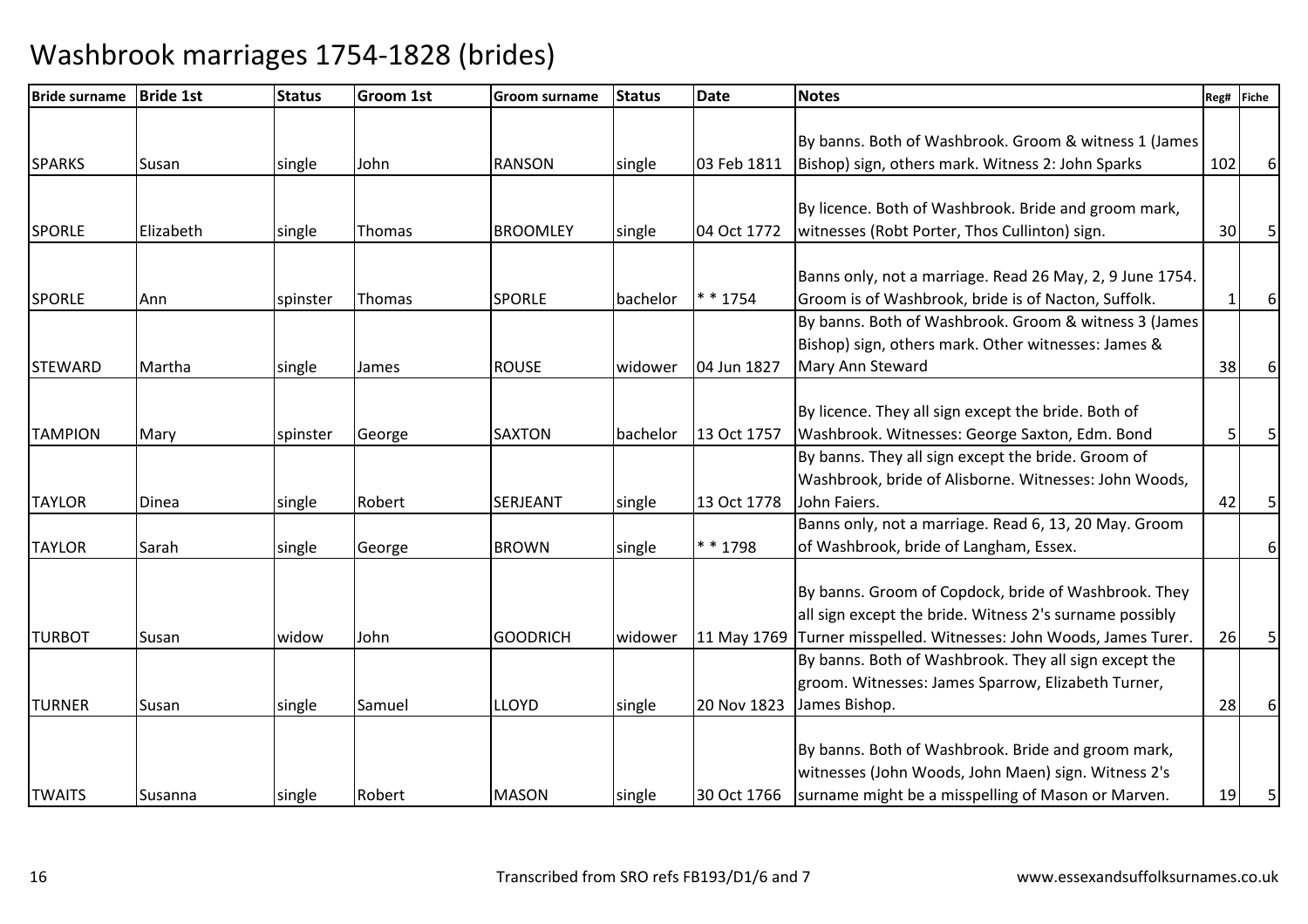| <b>Bride surname</b> | <b>Bride 1st</b> | <b>Status</b> | <b>Groom 1st</b> | <b>Groom surname</b> | <b>Status</b> | Date                | <b>Notes</b>                                                 | Reg# | Fiche          |
|----------------------|------------------|---------------|------------------|----------------------|---------------|---------------------|--------------------------------------------------------------|------|----------------|
|                      |                  |               |                  |                      |               |                     | By licence. They all sign. Groom is of Washbrook, bride is   |      |                |
|                      |                  |               |                  |                      |               |                     | of Bramford, Suffolk. Witnesses: Robt Porter, Marven         |      |                |
| <b>WARD</b>          | Susan            | spinster      | John             | <b>PORTER</b>        | single        | 15 May 1798 Porter. |                                                              | 72   | <sup>6</sup>   |
|                      |                  |               |                  |                      |               |                     | By banns. Both of Washbrook. Bride and witness 2 (Elizh      |      |                |
|                      |                  |               |                  |                      |               |                     | Wright) mark, others sign. 1st & 3rd witnesses: William      |      |                |
| <b>WARD</b>          | Sarah            | single        | James Fenn       | <b>WRIGHT</b>        | single        | 22 Aug 1813         | Whighlys?, James Bishop.                                     | 1    | $6 \mid$       |
|                      |                  |               |                  |                      |               |                     |                                                              |      |                |
|                      |                  |               |                  |                      |               |                     | By banns. Both of Washbrook. Groom & witness 2 (Robt         |      |                |
| <b>WELHAM</b>        | Hannah           | single        | Edward           | <b>DURRANT</b>       | single        | 19 Feb 1798         | Balls) sign, others mark. Witness 1: Pilgrim Daldry          | 71   | 6              |
|                      |                  |               |                  |                      |               |                     | Banns only, not a marriage. Read 20, 27 Sep, 4 Oct.          |      |                |
| <b>WELHAM</b>        | Sarah            | single        | Robert           | <b>CURTIS</b>        | single        | $* * 1795$          | Groom of Washbrook, bride of Holbrook                        |      | $6 \mid$       |
|                      |                  |               |                  |                      |               |                     | Banns only, not a marriage. Read 3, 10, 17 Jan. Groom of     |      |                |
| <b>WELLS</b>         | Mary             | single        | William          | <b>FINCH</b>         | single        | $* * 1773$          | Washbrook, bride of Hintlesham                               |      | 6 <sup>1</sup> |
|                      |                  |               |                  |                      |               |                     | By banns. Both of Washbrook. Bride and groom mark,           |      |                |
| WELLUM               | Susan            | spinster      | William          | <b>BIRD</b>          | bachelor      | 19 Oct 1803         | witnesses (Edward Durrant, Robt Balls) sign.                 | 87   | 6              |
|                      |                  |               |                  |                      |               |                     | By banns. Both of Washbrook. The groom is Isaac Chisnall     |      |                |
|                      |                  |               |                  |                      |               |                     | junr, witness 1 is Isaac Chisnall senr. They all sign except |      |                |
|                      |                  |               |                  |                      |               |                     | witness 1 and 2 (Susannah Steward). Witness 3 is James       |      |                |
| <b>WENDON</b>        | Ann              | single        | Isaac            | <b>CHISNALL</b>      | single        | 04 May 1823 Bishop. |                                                              | 26   | 6              |
|                      |                  |               |                  |                      |               |                     | By licence. Groom is of Twilland, Suffolk. They all mark     |      |                |
|                      |                  |               |                  |                      |               |                     | except witnesses 2 and 3 (Sarah Lott, James Bishop).         |      |                |
| <b>WHILES</b>        | Ann              | widow         | Charles          | <b>FULLER</b>        | widower       | 11 Oct 1824         | Witness 1: Garnish Fuller.                                   | 30   | 6              |
|                      |                  |               |                  |                      |               |                     | Banns only, not a marriage. Read 27 Sep, 4, 7 Oct. Groom     |      |                |
| <b>WHITEN</b>        | Mary             | single        | Stephen          | <b>GLADDEN</b>       | single        | $* * 1772$          | of Washbrook, bride of Bramford                              |      | $6\vert$       |
|                      |                  |               |                  |                      |               |                     |                                                              |      |                |
|                      |                  |               |                  |                      |               |                     | By licence. They all sign. Groom of Brompton, Kent. Bride    |      |                |
| <b>WIGGEN</b>        | Elizabeth        | spinster      | Anthony          | <b>BALE</b>          | bachelor      | 20 Jul 1804         | of Washbrook. Witnesses: John Fryett, Sarah Hersey.          | 91   | $6 \mid$       |
|                      |                  |               |                  |                      |               |                     | By banns. Both of Washbrook. Bride and groom mark,           |      |                |
| <b>WOODS</b>         | Elizabeth        | single        | Thomas           | <b>JENNINGS</b>      | widower       | 01 Mar 1762         | witnesses (Jno. Marvell, John Woods) sign.                   | 12   | 5              |
|                      |                  |               |                  |                      |               |                     | By banns. Both of Washbrook. They all sign. Witnesses:       |      |                |
| <b>WOODS</b>         | Deborah          | spinster      | Michael          | <b>HARRIS</b>        | single        | 27 Apr 1800         | Maria Brown, Robt Serjeant                                   | 79   | $6 \mid$       |